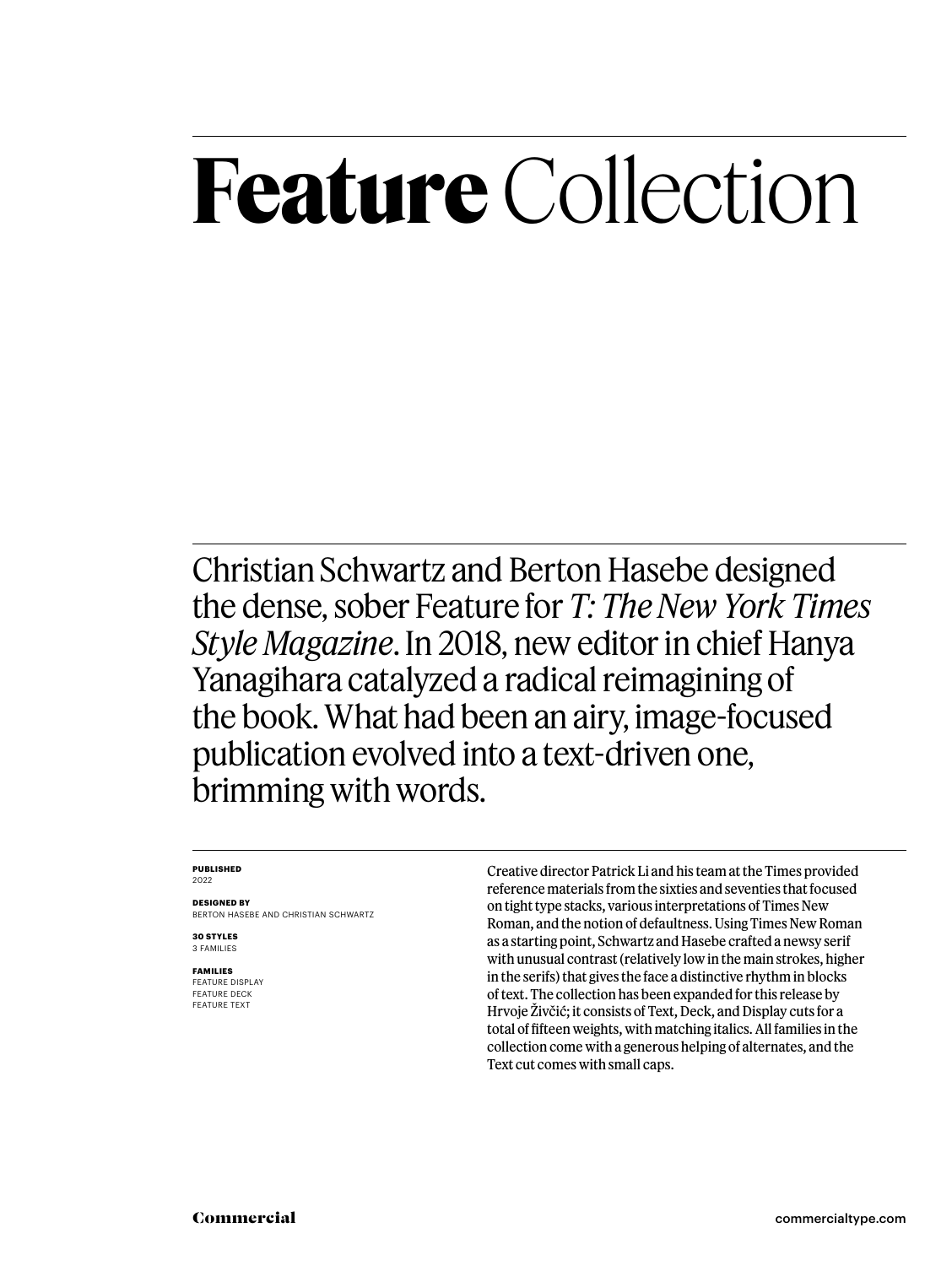**RECOMMENDED MINIMUM & MAXIMUM SIZES**

FEATURE DISPLAY, 40 PT+

## Regional trading Mercantile SPARKS

FEATURE DECK, 18 – 40 PT

### Due to animosities of their main competitor A series of upsets befell the ships Launched a final voyage This official inquiry

FEATURE TEXT, 8 – 18 PT

The English East India Company was established in 1600 and was granted a Royal Charter by Queen Elizabeth I under the name Governor and Company As Merchants of London trading into the East Indies Trading mainly in silk, rum, cotton, and opium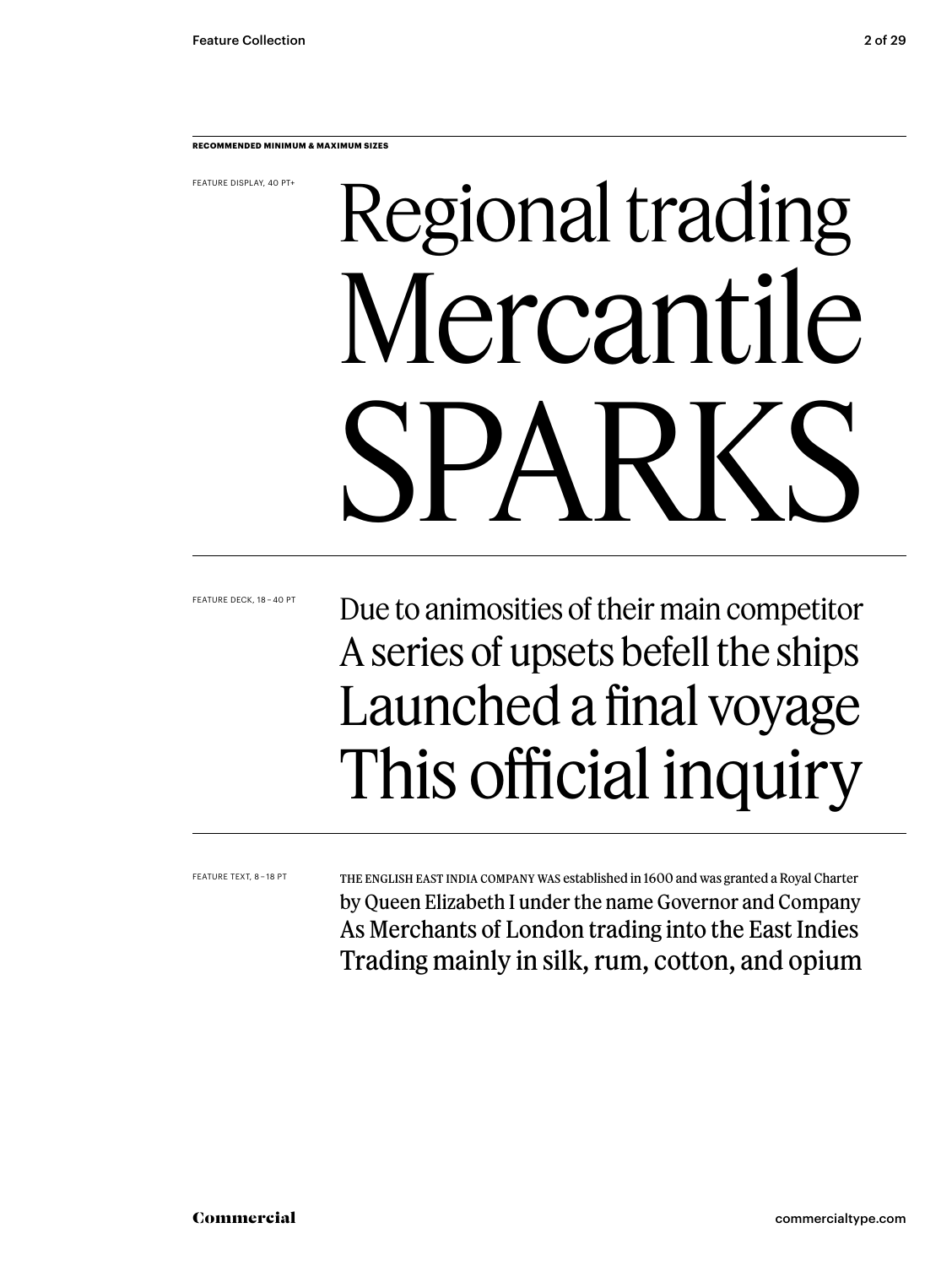## **Feature Display**

Feature Display offers seven weights with matching italics. It edges toward a more traditional fashion display face, with attenuated contrast and round terminals. In this version, Feature's personality—industrious but pretty, sober but warm—truly shines.

### **PUBLISHED** 2022

**DESIGNED BY** BERTON HASEBE AND CHRISTIAN SCHWARTZ

**14 STYLES** 7 WEIGHTS W/ ITALICS

### **FEATURES**

PROPORTIONAL/TABULAR LINING FIGURES FRACTIONS (PREBUILT AND ARBITRARY) SUPERSCRIPT/SUBSCRIPT

Although it's perfect for headlines and titles, Feature Display can just as easily break out of an editorial context and go even bigger for signage, posters, and environmental graphics. It offers a wider range of weights than the rest of the family, from a delicate Extralight to a powerful Ultra.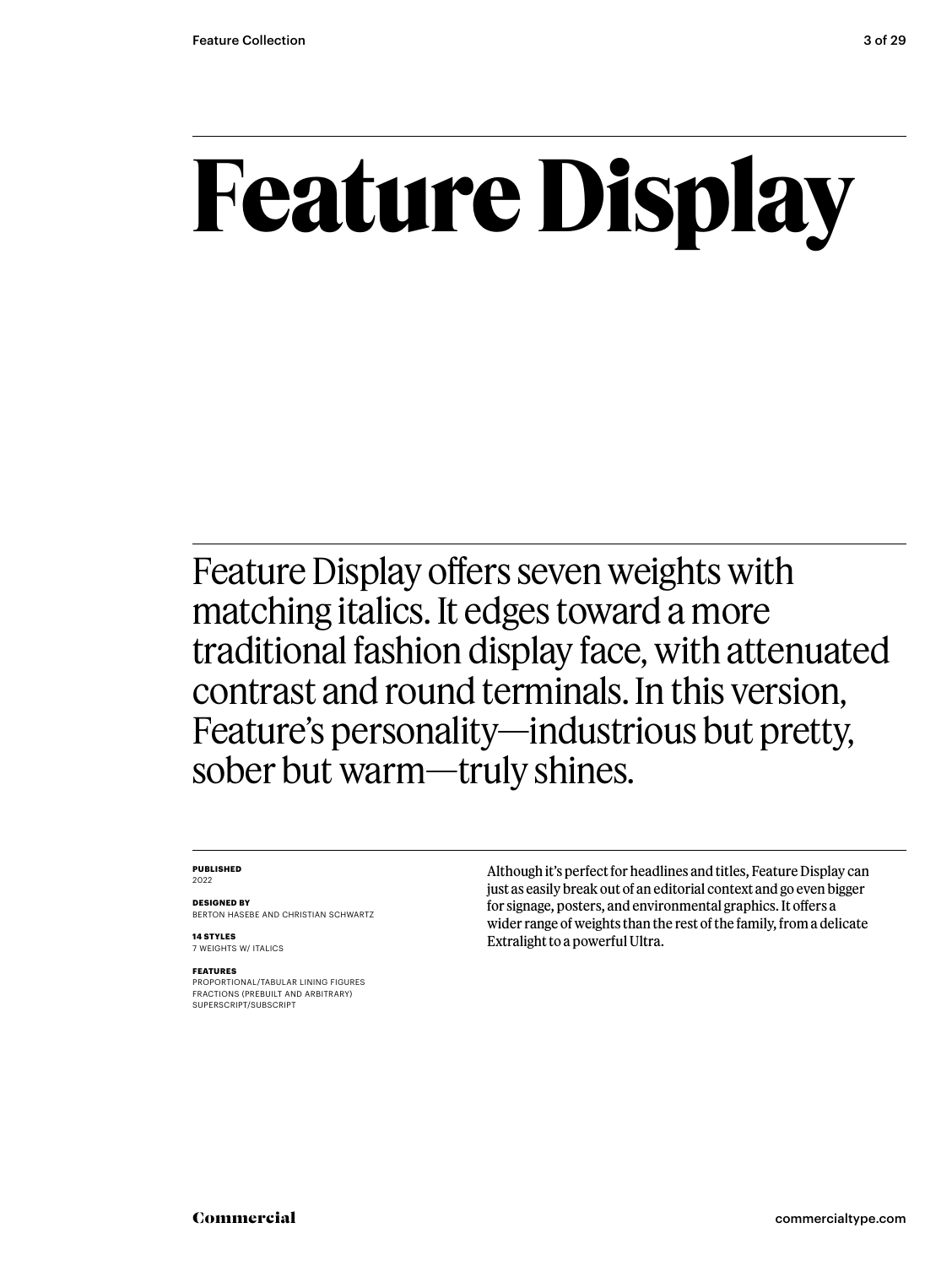



FEATURE DISPLAY EXTRALIGHT ITALIC, 90 PT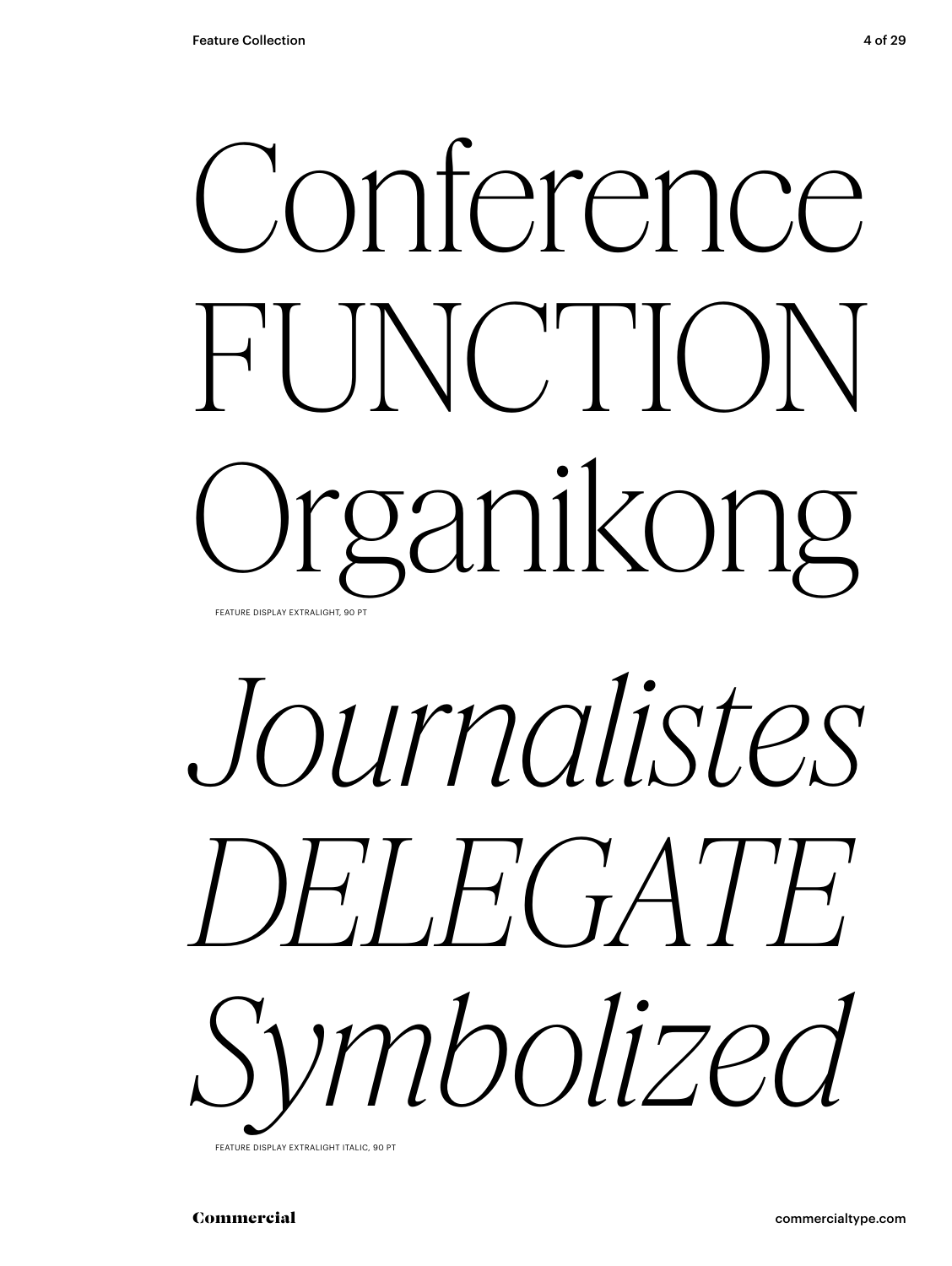## Architektur MONARCH Structurally FEATURE DISPLAY LIGHT, 90 PT

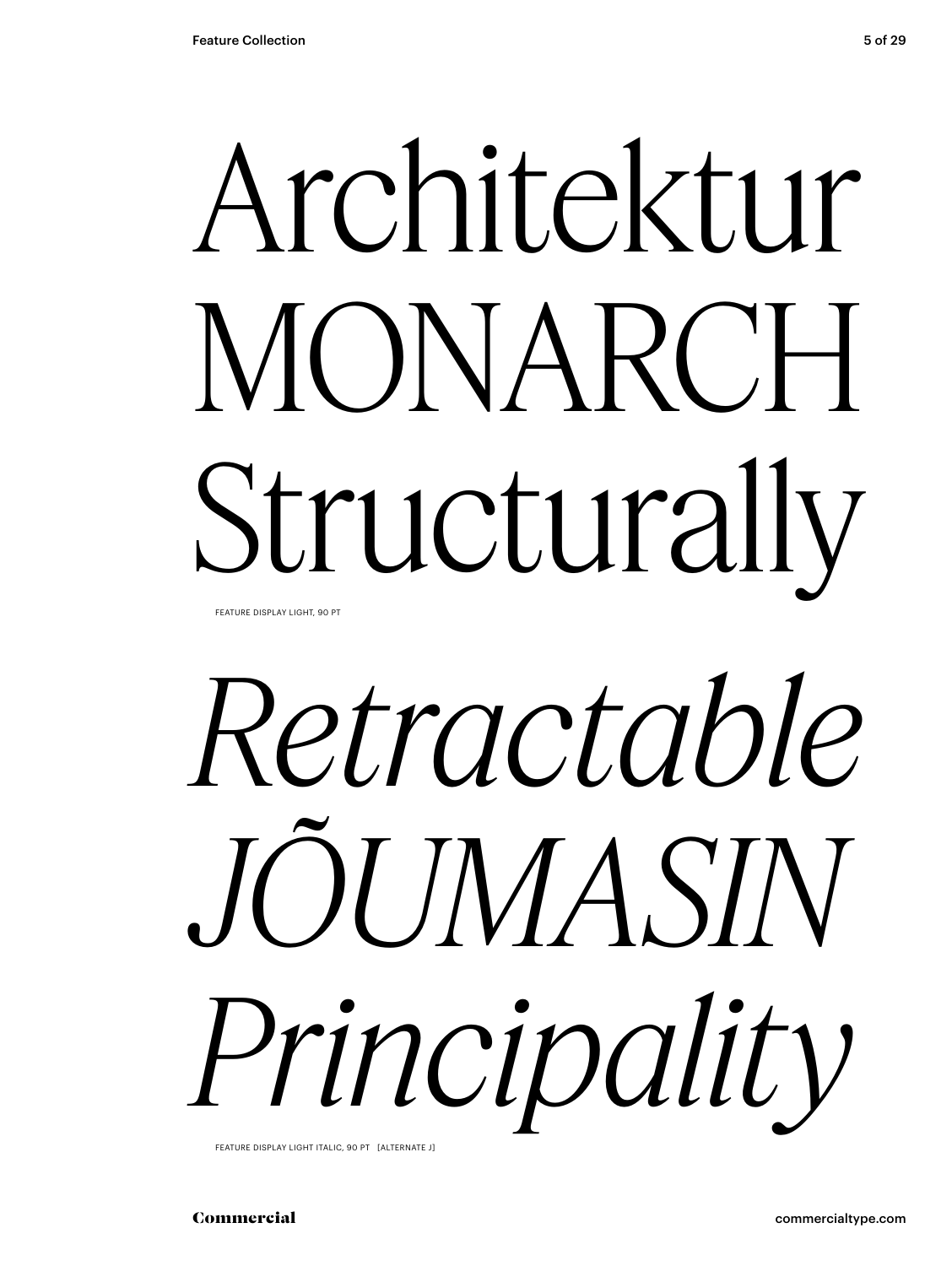## Exhibitions MAĦTURA Integrating FEATURE DISPLAY REGULAR, 90 PT [ALTERNATE M a g]

# *Paramount AMICABLE Identificate*

FEATURE DISPLAY REGULAR ITALIC, 90 PT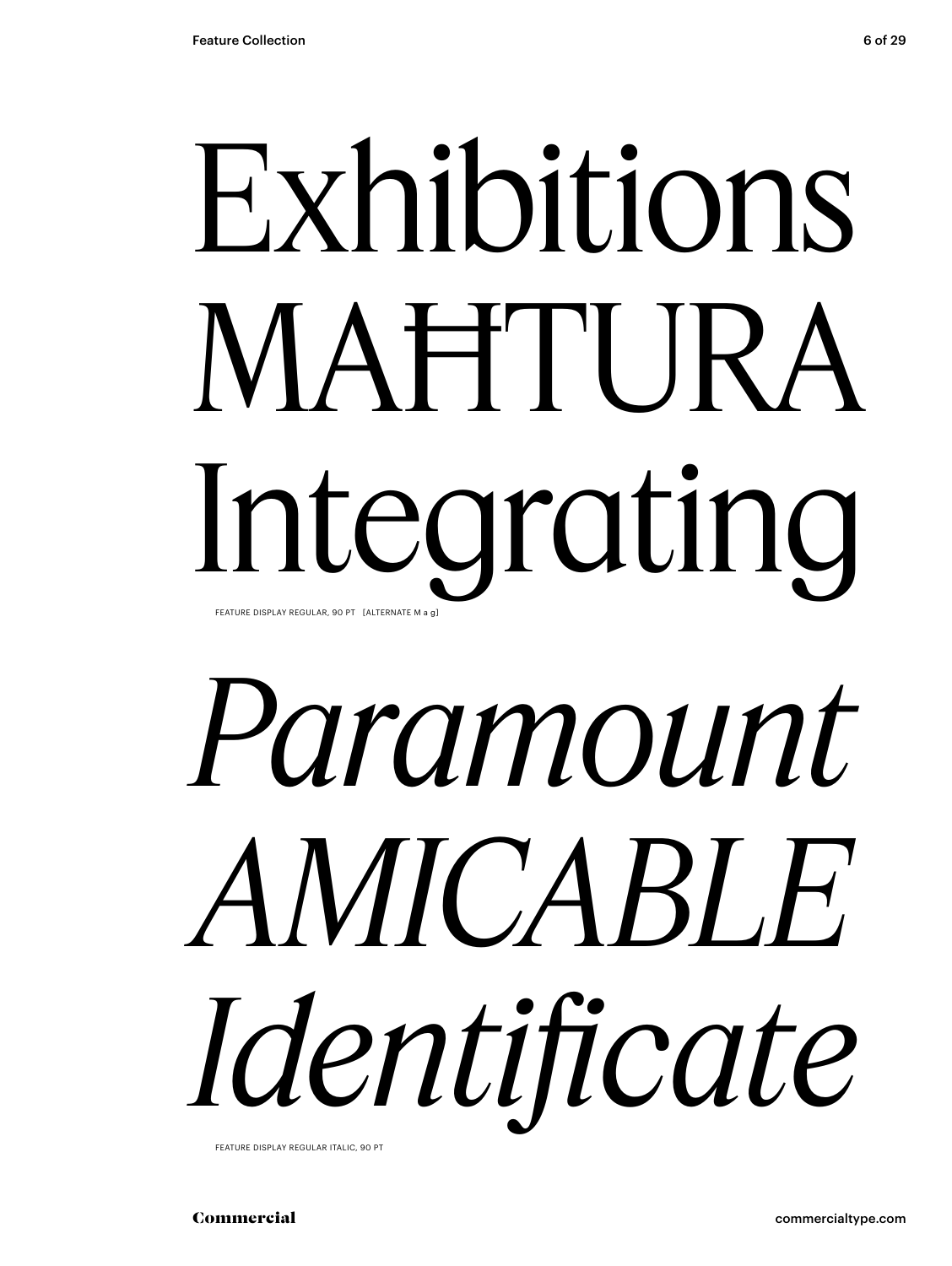# Diplomatic WORKTOP Lähettänyt

FEATURE DISPLAY MEDIUM, 90 PT

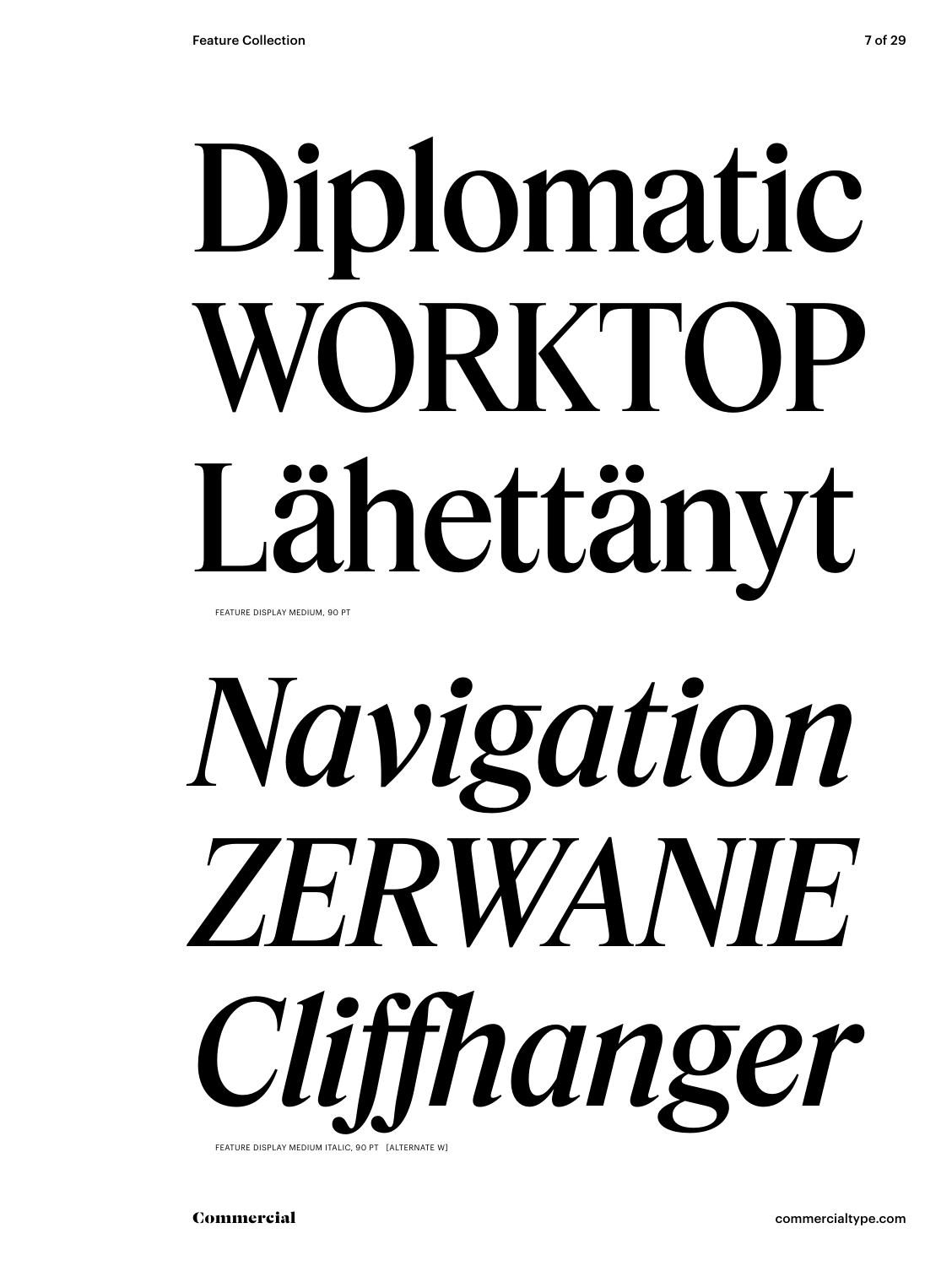## **Acheulean STABILITÀ Fasegewijs** FEATURE DISPLAY BOLD, 90 PT [ALTERNATE a]



FEATURE DISPLAY BOLD ITALIC, 90 PT [ALTERNATE z]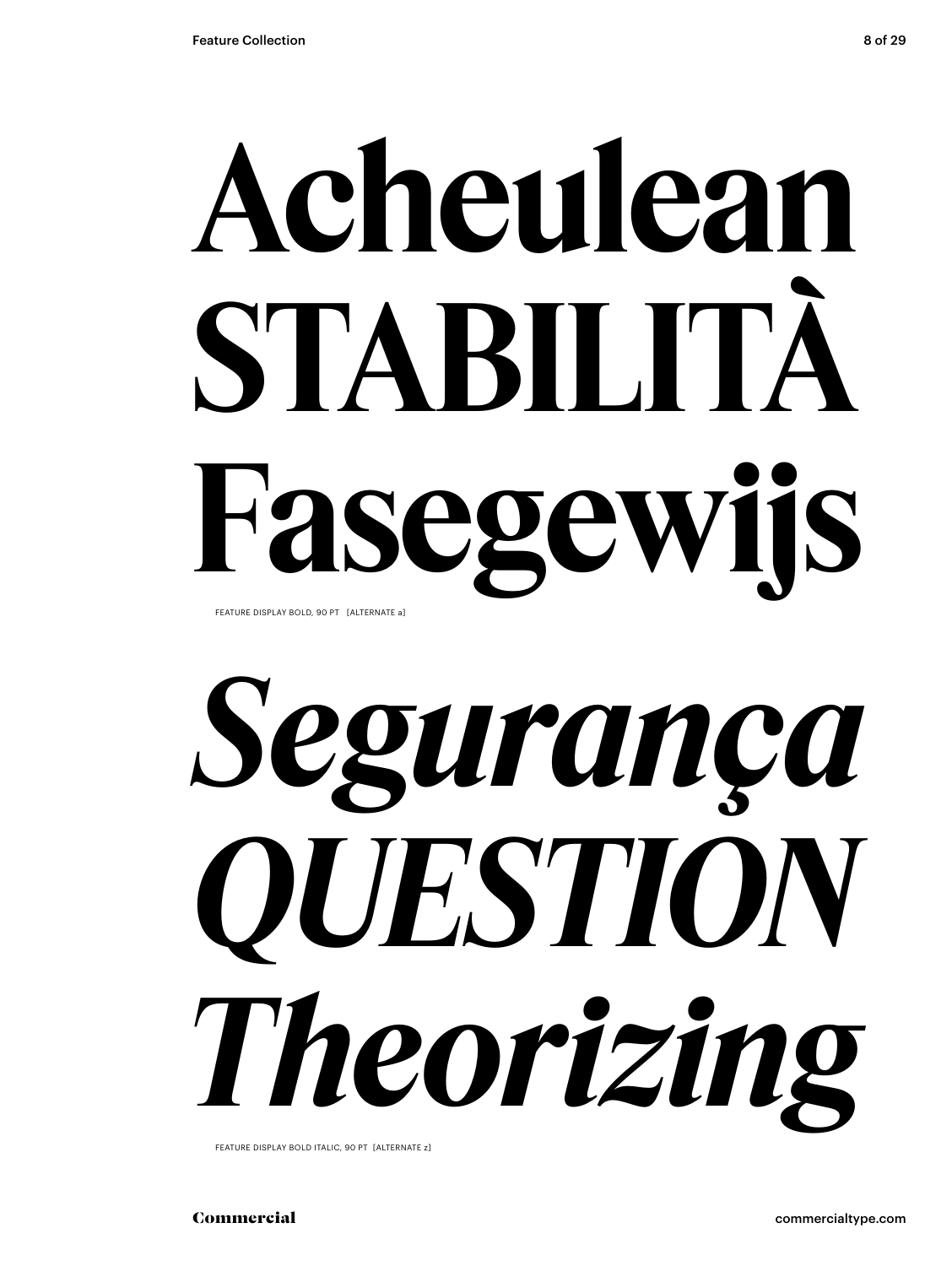# **Konstverk BANGKOK Resources**

FEATURE DISPLAY EXTRABOLD, 90 PT [ALTERNATE K k]

*Effectively CAPACITY Befektetés*

FEATURE DISPLAY EXTRABOLD ITALIC, 90 PT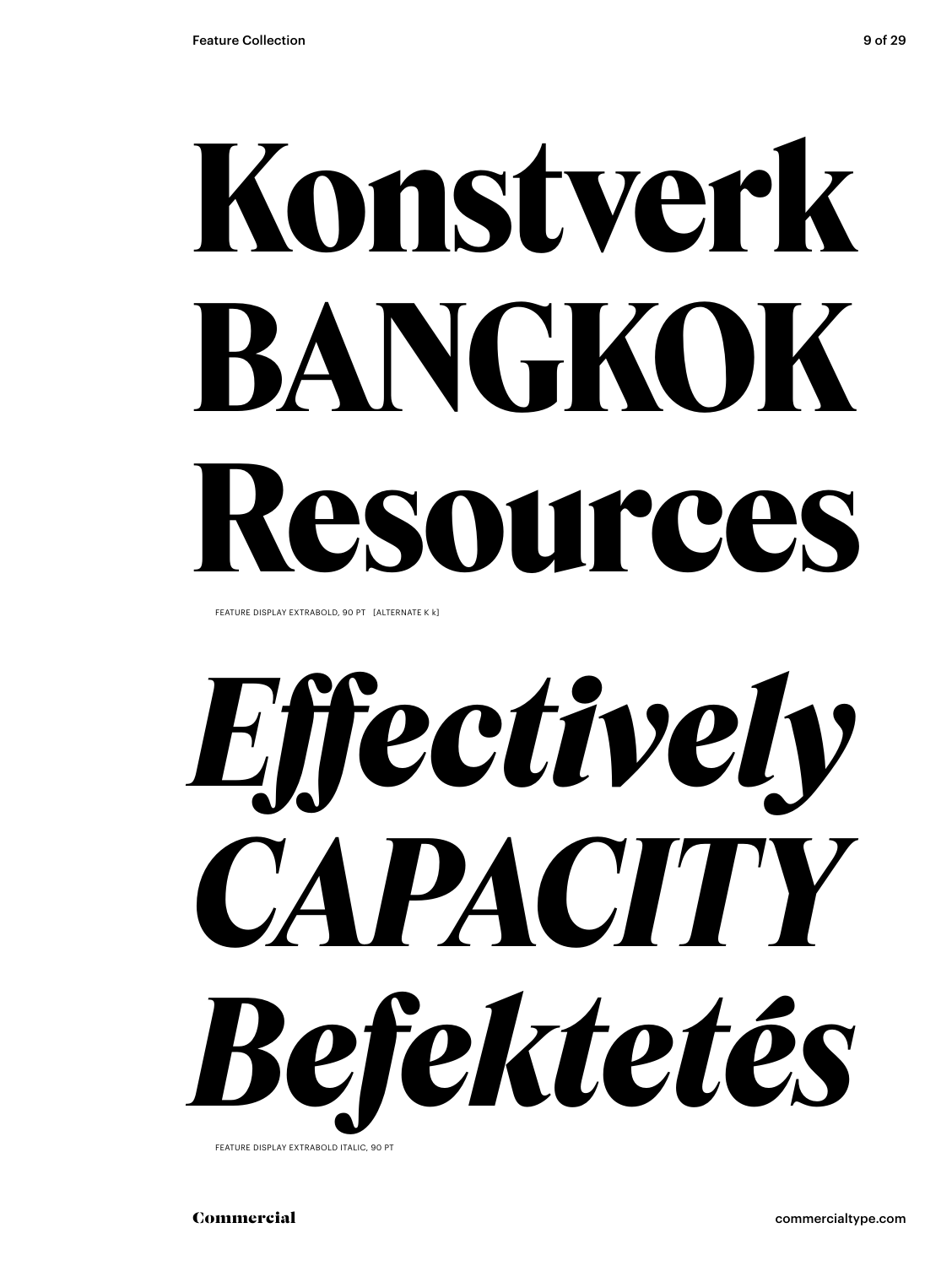# Backbone ÁSTÆÐUR Quotation

FEATURE DISPLAY ULTRA, 90 PT [ALTERNATE Q R]



FEATURE DISPLAY ULTRA ITALIC, 90 PT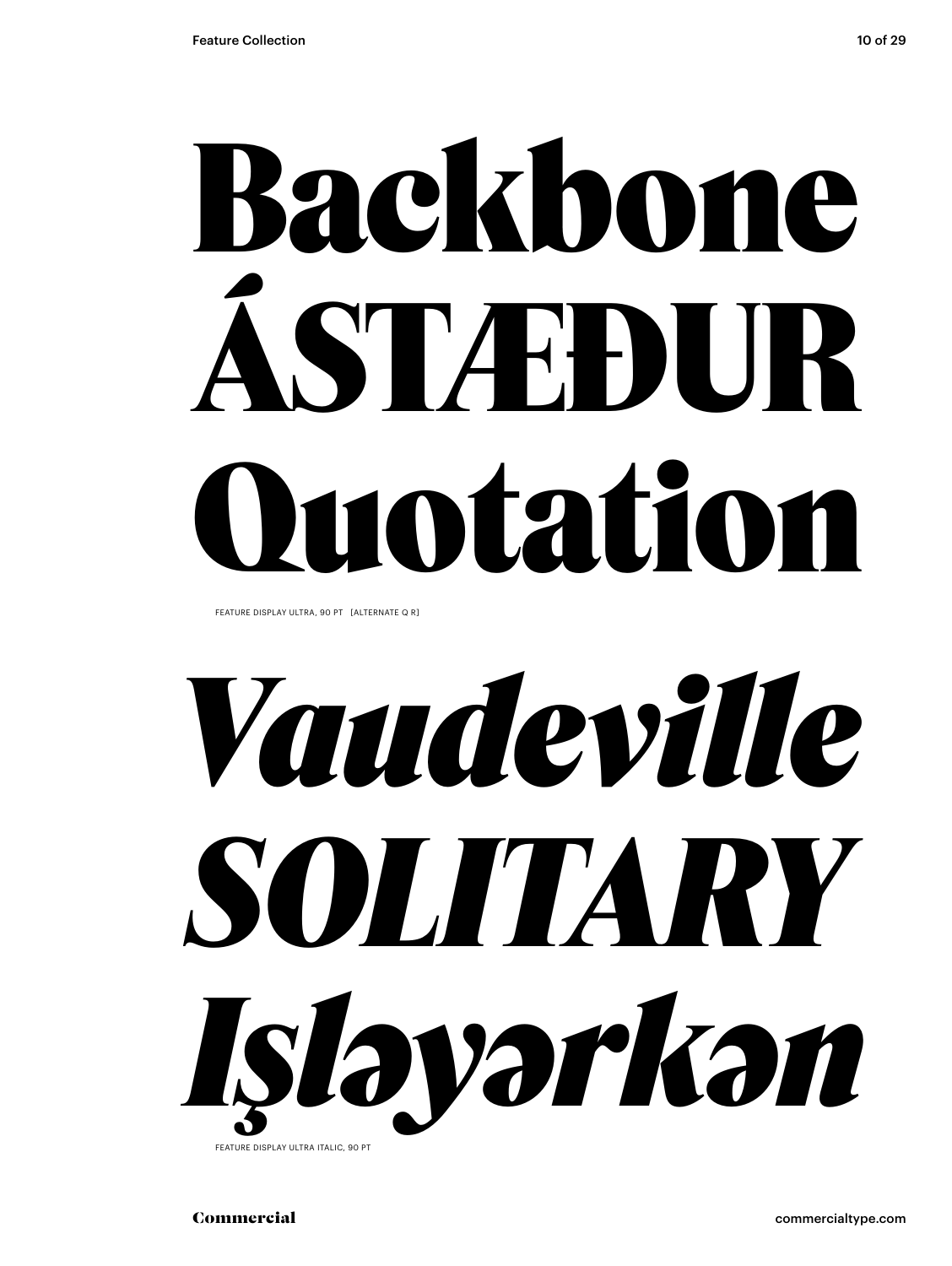## WATERCRAFT nenwerking

FEATURE DISPLAY EXTRALIGHT, 70 PT

SUBSEQUENT *Acknowledged*

FEATURE DISPLAY EXTRALIGHT ITALIC, 70 PT

## OTORWE<sup>R</sup> adowboxing

FEATURE DISPLAY LIGHT, 70 PT [ALTERNATE W w]

*PARTECIPARE Manufacturing* FEATURE DISPLAY LIGHT ITALIC, 70 PT [ALTERNATE M g]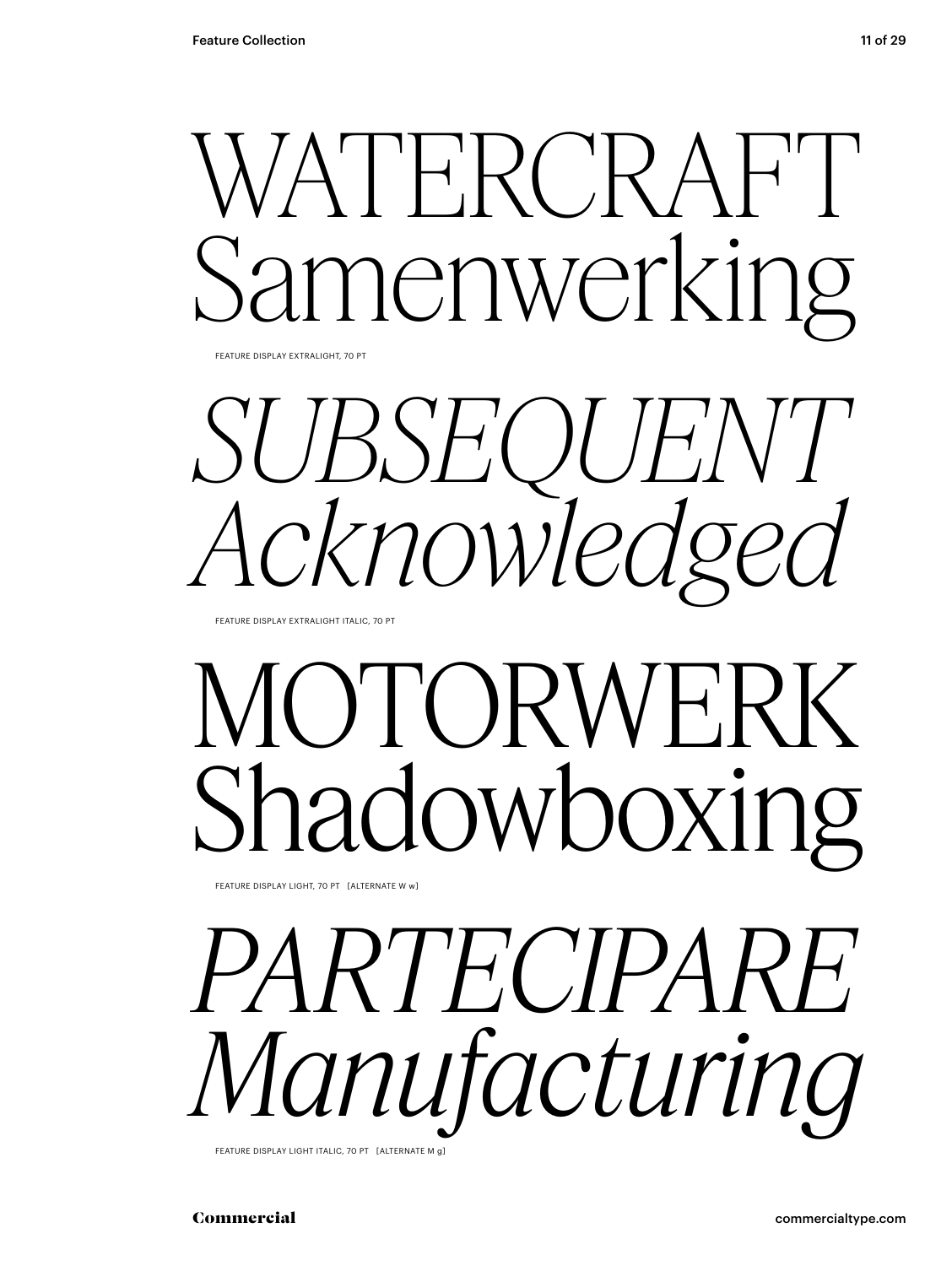



## RATIONALIZE Archaeologist

FEATURE DISPLAY MEDIUM, 70 PT [ALTERNATE R a g]

*ETIMOLOĠIJA Hypothesizing* FEATURE DISPLAY MEDIUM ITALIC, 70 PT [ALTERNATE J]

Commercial commercialtype.com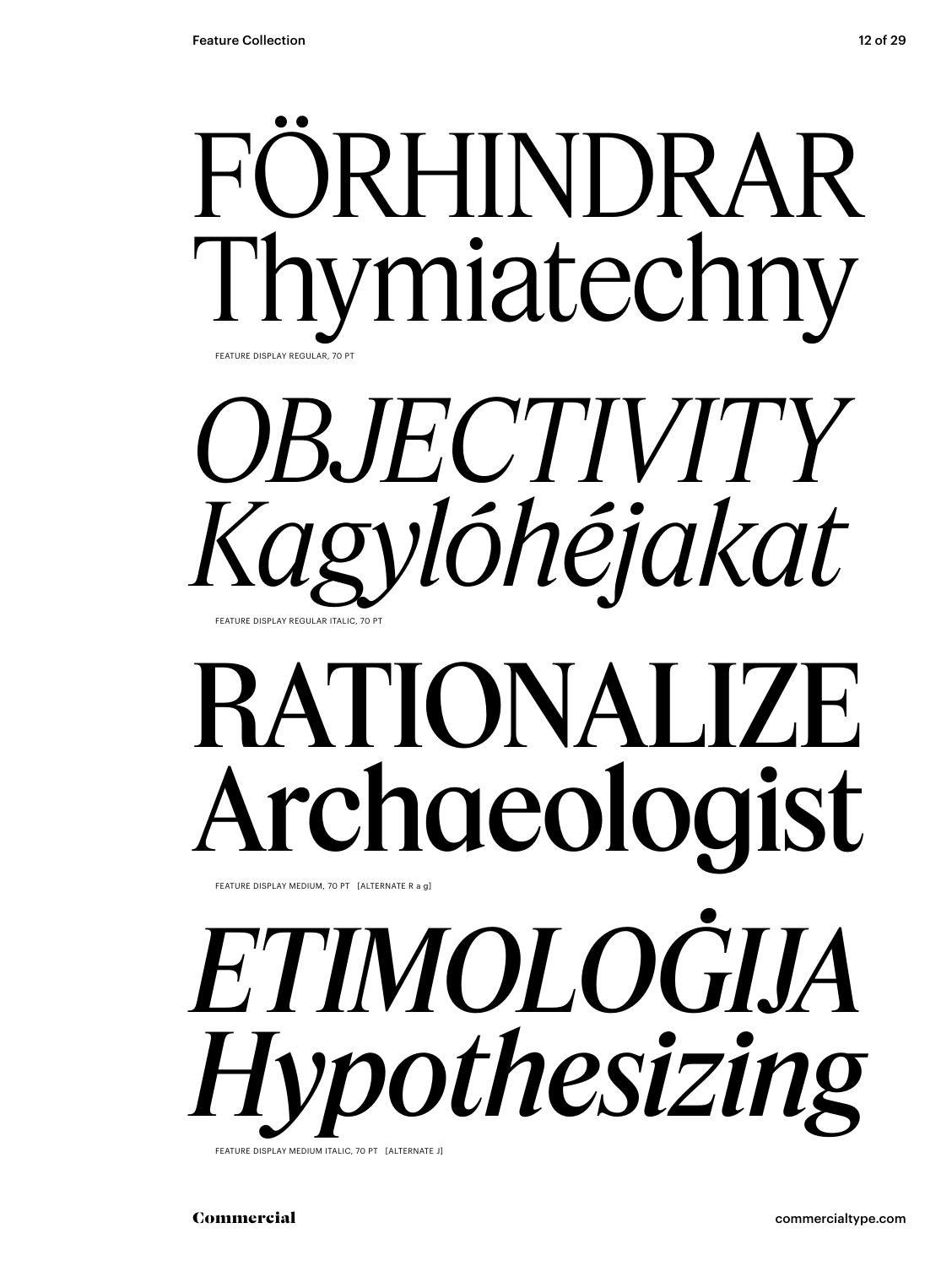## **MELIBATKAN Septentrional**

FEATURE DISPLAY BOLD, 70 PT

## *SUBDUCTION Anschließend*

FEATURE DISPLAY BOLD ITALIC, 70 PT

## **TECTONIQUE Methodology**

FEATURE DISPLAY EXTRABOLD, 70 PT [ALTERNATE M Q g]

## *HYPOTHESIS Capgirament*

FEATURE DISPLAY EXTRABOLD ITALIC, 70 PT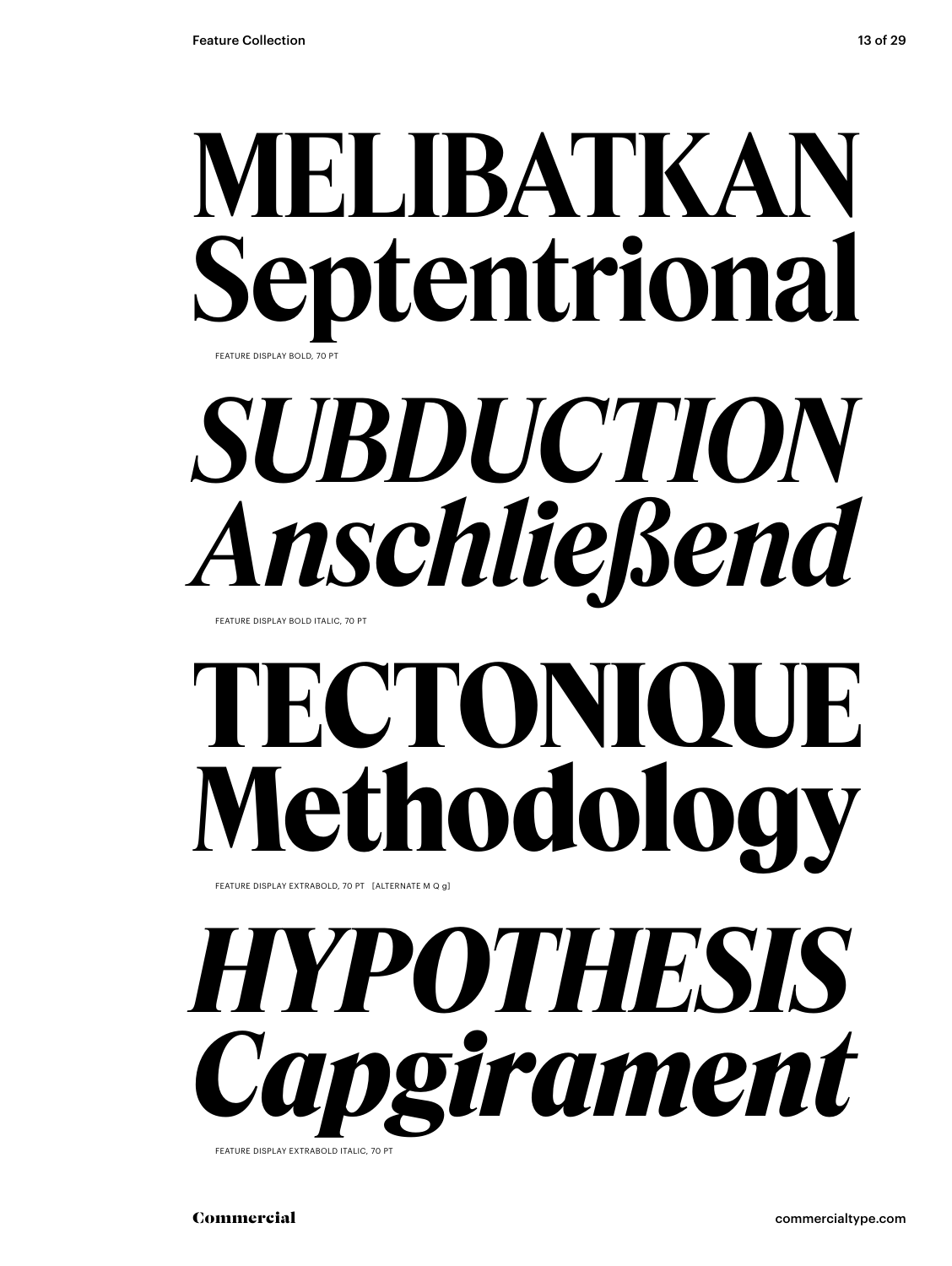### GEOGRAPHY Instituciones FEATURE DISPLAY ULTRA, 70 PT

*PROVOCÂND Exhaustively* 

FEATURE DISPLAY ULTRA ITALIC, 70 PT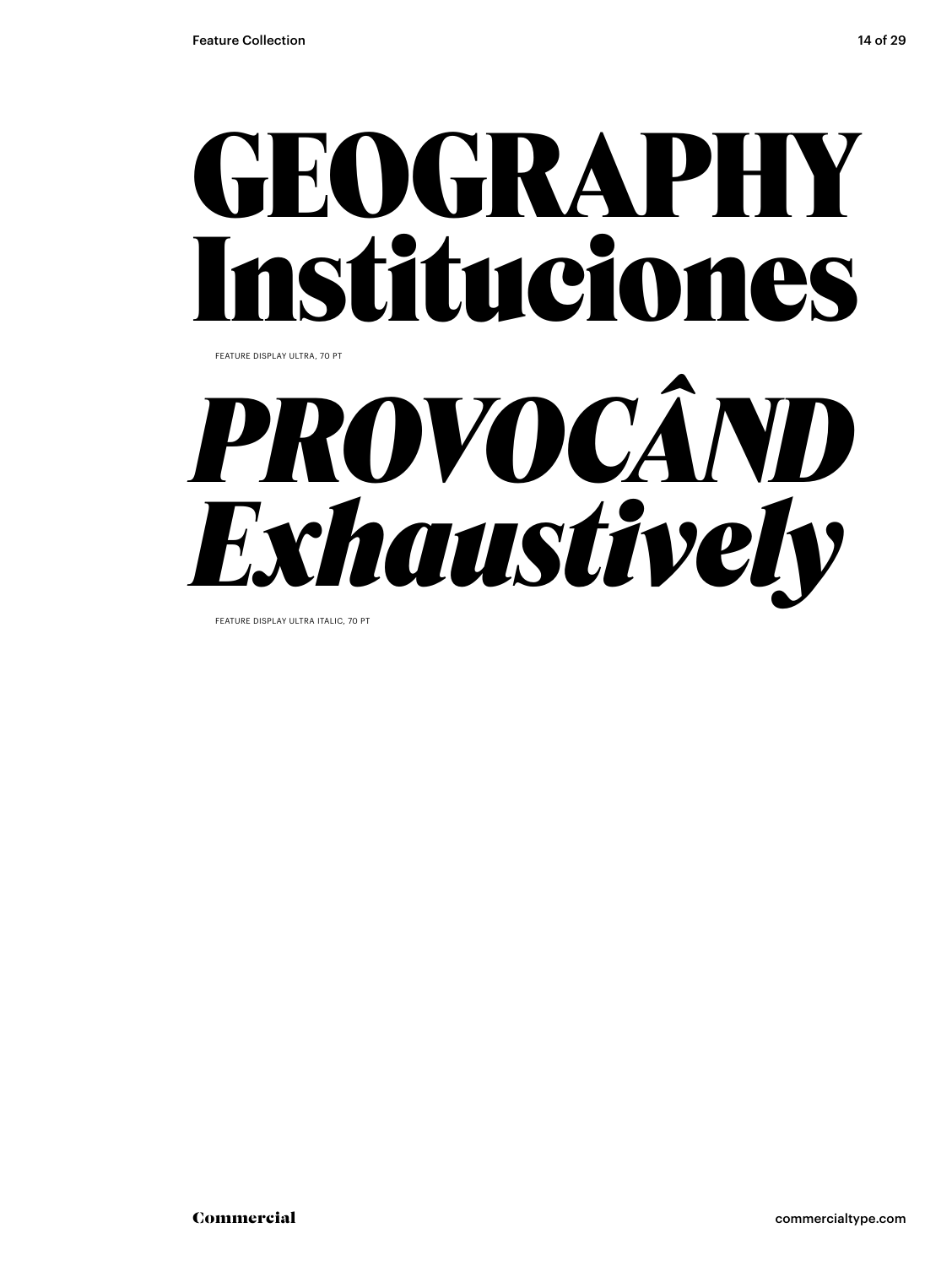FEATURE DISPLAY EXTRALIGHT, 65 PT

Infrastructurally

**EATURE DISPLAY LIGHT, 65 F** 

### Middelgebergte FEATURE DISPLAY REGULAR, 65 PT

### Przepustowość FEATURE DISPLAY MEDIUM, 65 PT

## **Interactionism**

FEATURE DISPLAY BOLD, 65 PT

## **Subcategorize**

FEATURE DISPLAY EXTRABOLD, 65 PT

Improvisation FEATURE DISPLAY ULTRA, 65 PT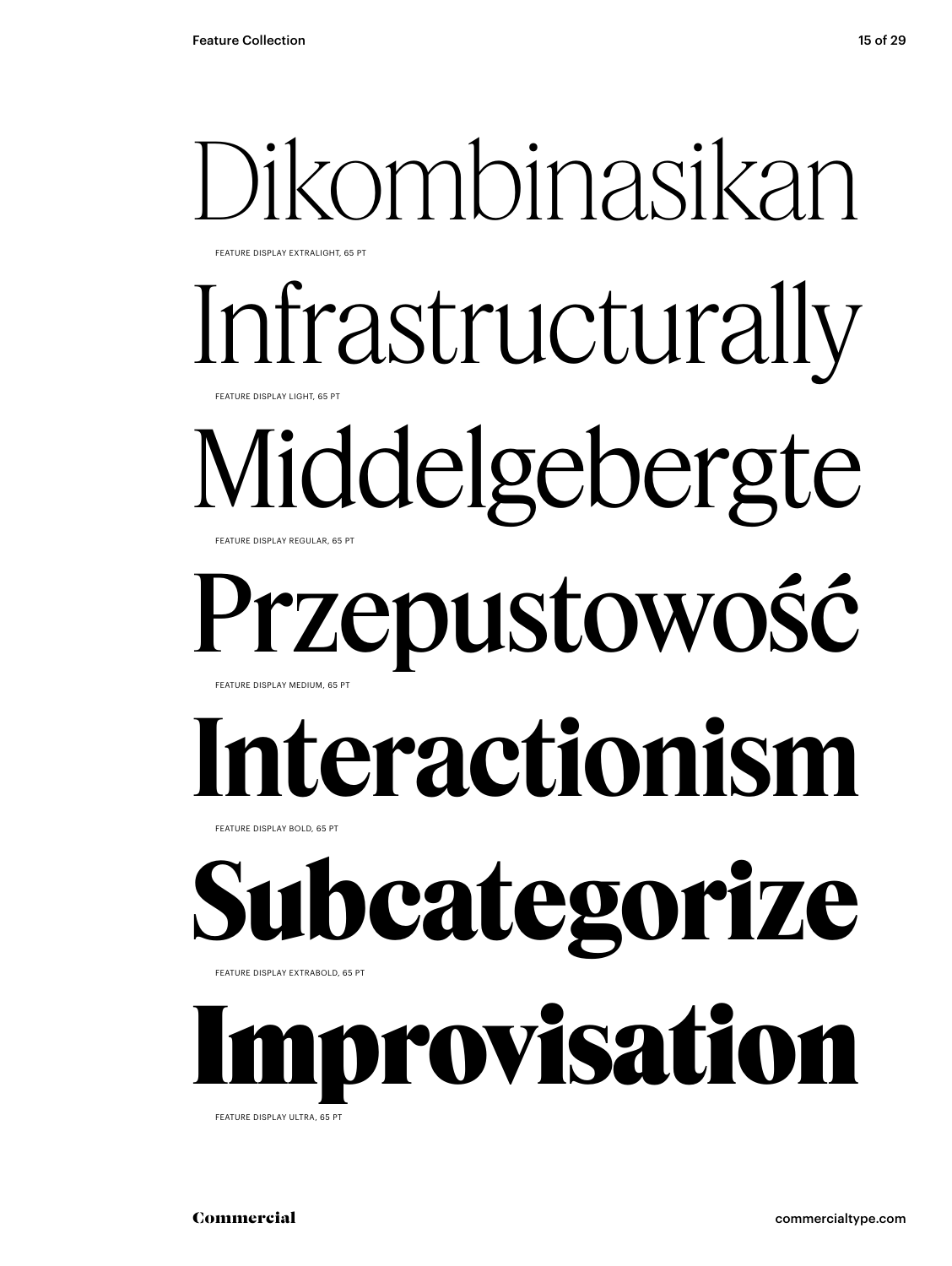

FEATURE DISPLAY EXTRALIGHT ITALIC, 65 PT

*Félagsfræðingur* FEATURE DISPLAY LIGHT ITALIC, 65 PT

*Staatspräsident*

*Acknowledging*

FEATURE DISPLAY MEDIUM ITALIC, 65

FEATURE DISPLAY REGULAR ITALIC, 65 PT

*Considerações*

FEATURE DISPLAY BOLD ITALIC, 65 P



FEATURE DISPLAY EXTRABOLD ITALIC, 65 PT



FEATURE DISPLAY ULTRA ITALIC, 65 PT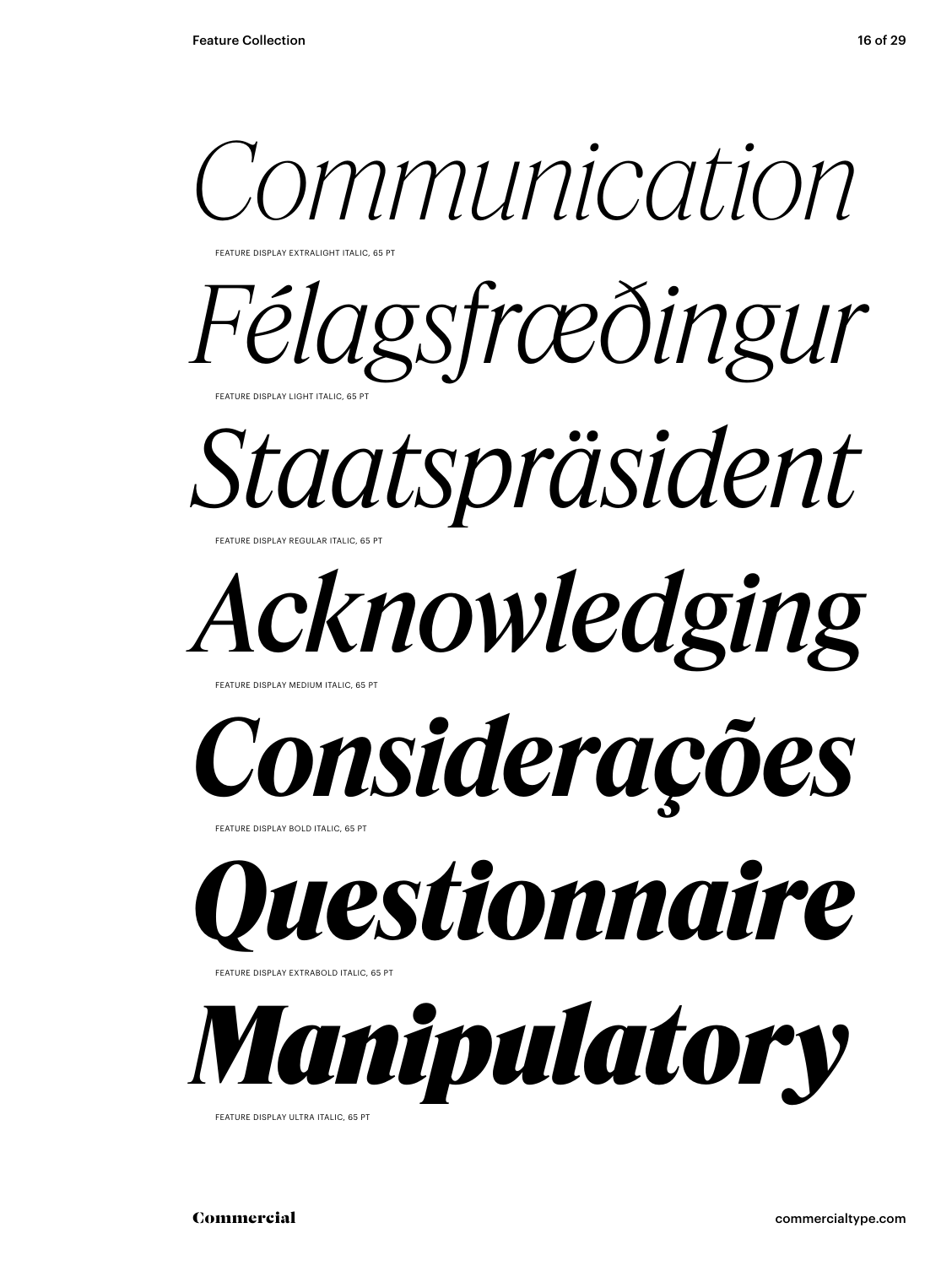### **Feature Deck**

Increasing in size, Feature starts to behave more like a traditional fashion display face, with higher contrast and rounder terminals. As its name suggests, the Deck cut is best used for the intermediate spaces between title and story ("deks," in journalistic parlance), between 18 and 40 points.

### **PUBLISHED** 2022

**DESIGNED BY** BERTON HASEBE AND CHRISTIAN SCHWARTZ

**10 STYLES** 5 WEIGHTS W/ ITALICS

### **FEATURES**

PROPORTIONAL/TABULAR LINING FIGURES FRACTIONS (PREBUILT AND ARBITRARY) SUPERSCRIPT/SUBSCRIPT

This optical size works best on screen, whereas the Display cut sets much tighter, and its delicate serifs risk disappearing. Drawn to be used in tandem, Review and Feature share the same vertical proportions and can effectively appear on the same line, even theoretically within the same word—but their personalities operate in counterpoint. Review grabs space and attention, while the quieter Feature was designed to economize, to cram as much information as possible into its forms, to go to the brink of being a condensed typeface without actually looking condensed.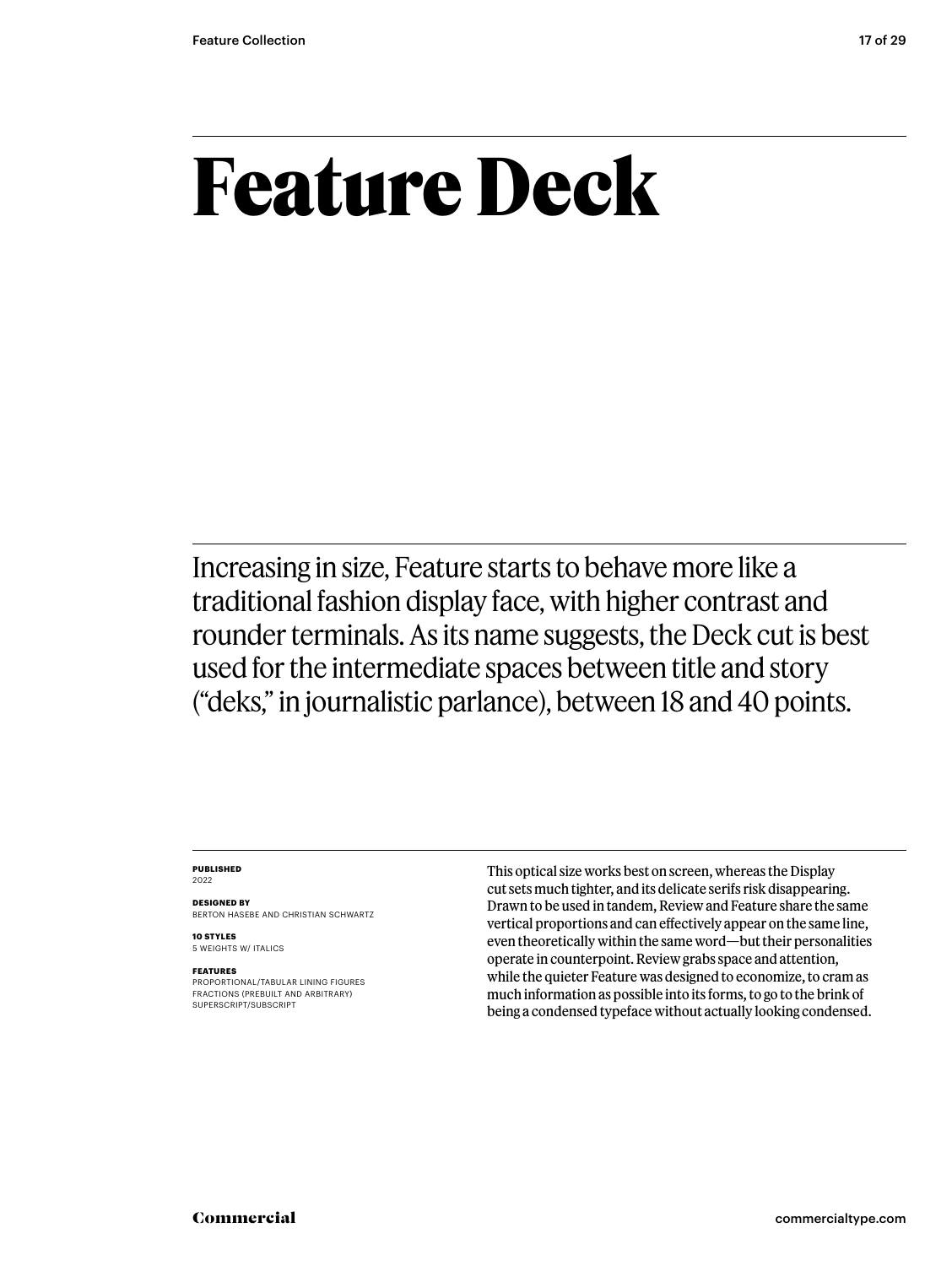### Ascertained new findings THE NEWER MAJORITY *Als Aktiva in seiner Bilanz*

FEATURE DECK LIGHT, LIGHT ITALIC, 40 PT

Elle figurait parmi le plus OBJECTIVE LAWMAKER *Codex of global currency*

FEATURE DECK REGULAR, REGULAR ITALIC, 40 PT

### Comprehensive outlines SPECIALIZZATO NELLA *Not commercially viable*

FEATURE DECK MEDIUM, MEDIUM ITALIC, 40 PT

### **Organometallic species PHYSICS RESEARCHER** *Hữu thuộc về nhiều bên*

FEATURE DECK BOLD, BOLD ITALIC, 40 PT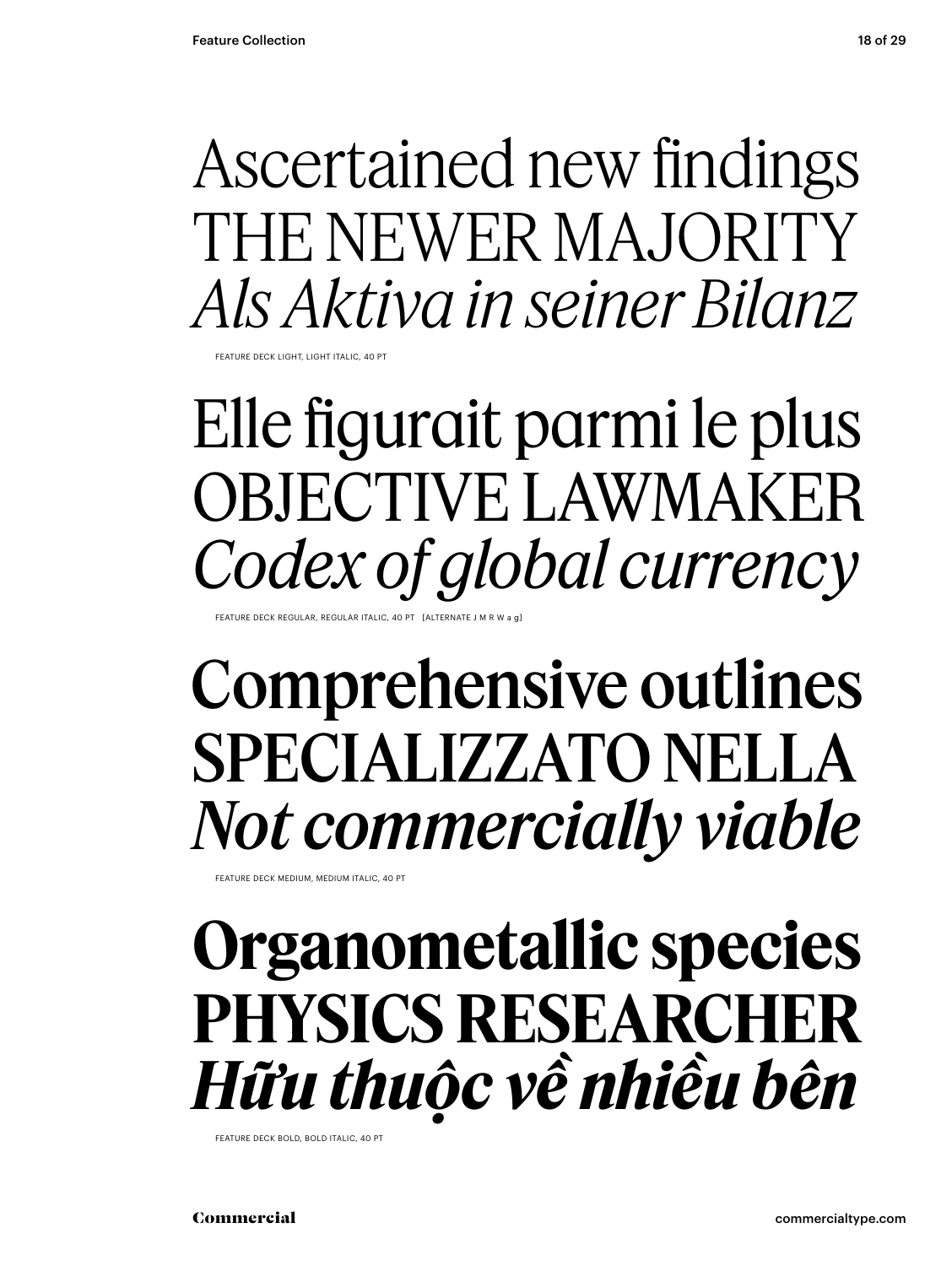### **Afforded no interviews UN NUEVO LIDERAZGO Postdoctoral Research**

FEATURE DECK EXTRABOLD, 40 PT [ALTERNATE w]

### *Állam és a kormányzat RELEVANT PROCESSES Amplifed this feedback*

**FEATURE DECK EXTRABOLD ITALIC**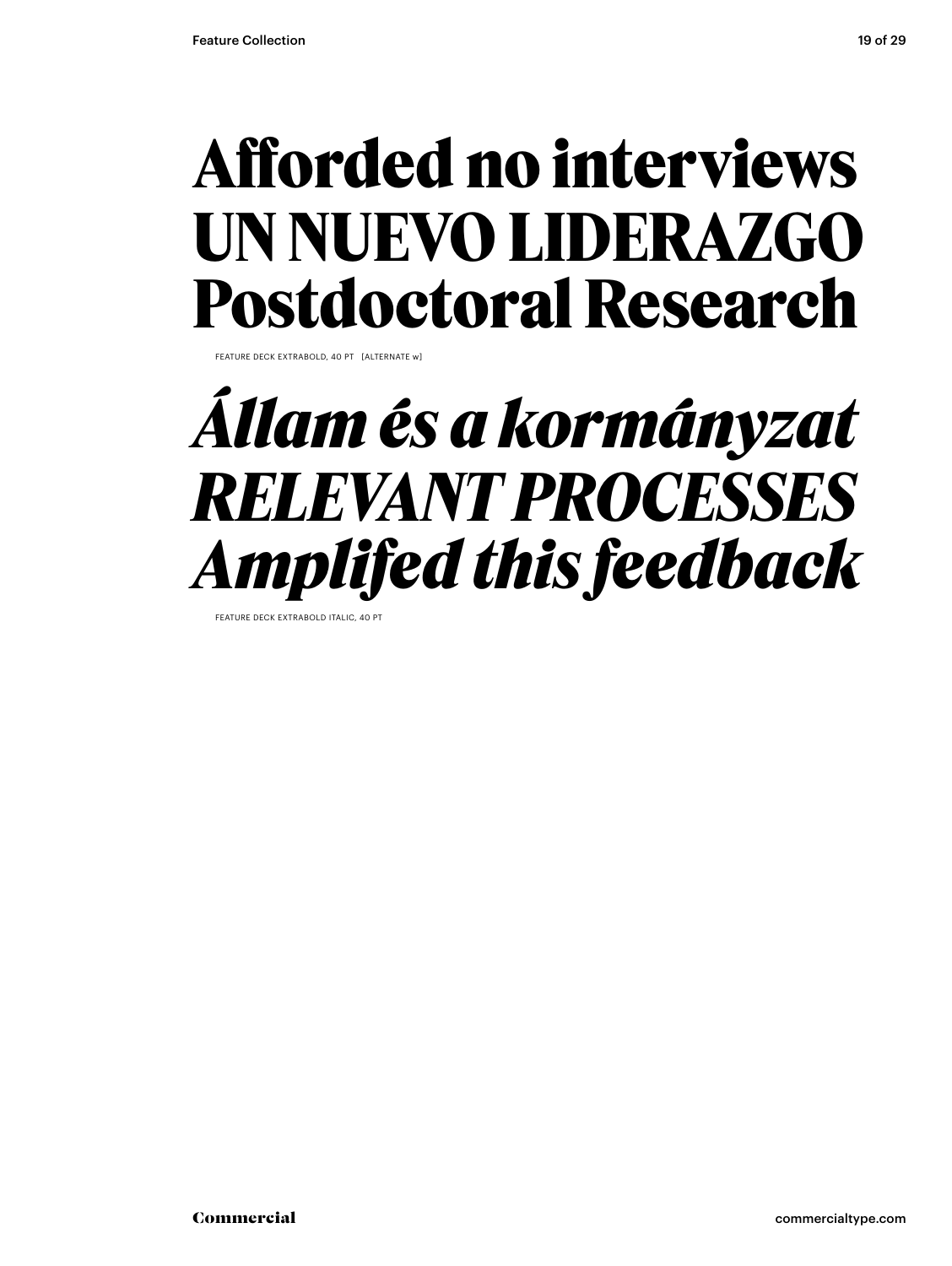Designates their standard monetary unit UM VIÐFANGSEFNI EÐLISFRÆÐINNAR *The finished garment would be less bulky*

FEATURE DECK LIGHT, LIGHT ITALIC, 25 PT

A molecule containing 7 rhodium atoms THE SIEGE STARTED ON 19 JUNE, 1635 *Bau von Beljanen war das Einzugsgebiet*

FEATURE DECK REGULAR, REGULAR ITALIC, 25 PT [ALTERNATE a]

Wystarczy porównać prędkość światła STATIONARY LUMINIFEROUS ÆTHER *New Zealand's foreign & defence policy*

FEATURE DECK MEDIUM, MEDIUM ITALIC, 25 PT [ALTERNATE a g]

**Weighing between 51.3 and 69 pounds TA USKUS, ET PALJUD TEADUSLIKUD** *Their construction took all of October*

FEATURE DECK BOLD, BOLD ITALIC, 25 PT [ALTERNATE J 3 5 6 9]

### **Popular methods of teaching science LEGISLATION ON POLICY & SOCIETY** *Física e astronomia foram traduzido*

FEATURE DECK EXTRABOLD, EXTRABOLD ITALIC, 25 PT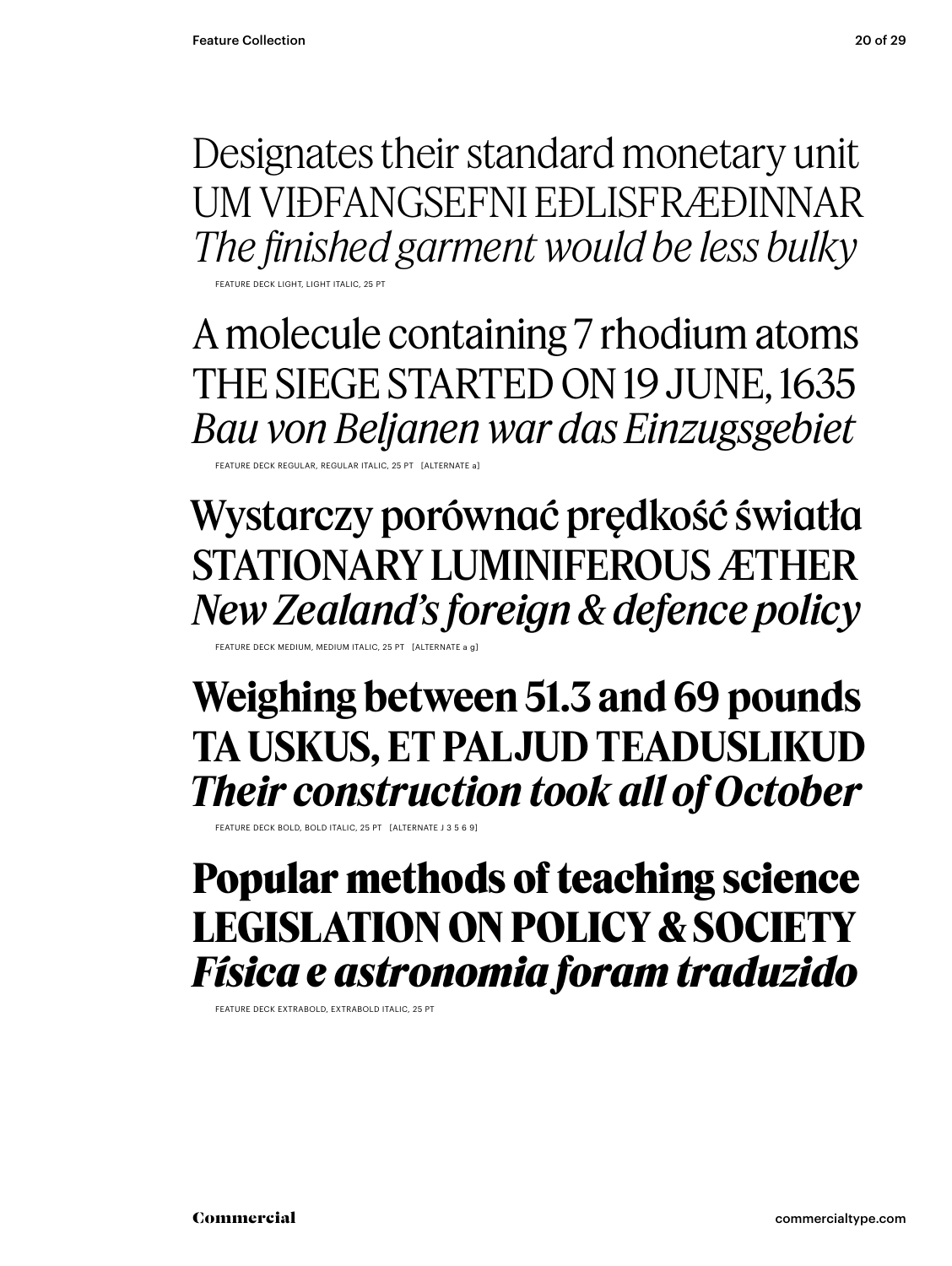### Ideological standpoint FEATURE DECK LIGHT, 45 PT

Structure of ferrocene

FEATURE DECK REGULAR, 45 PT

### mvendt anerkender

**FFATURE DECK MEDIUM, 45 PT** 

### **Final business model**

FEATURE DECK BOLD, 45 PT

### **Discussions directes**

FEATURE DECK EXTRABOLD, 45 PT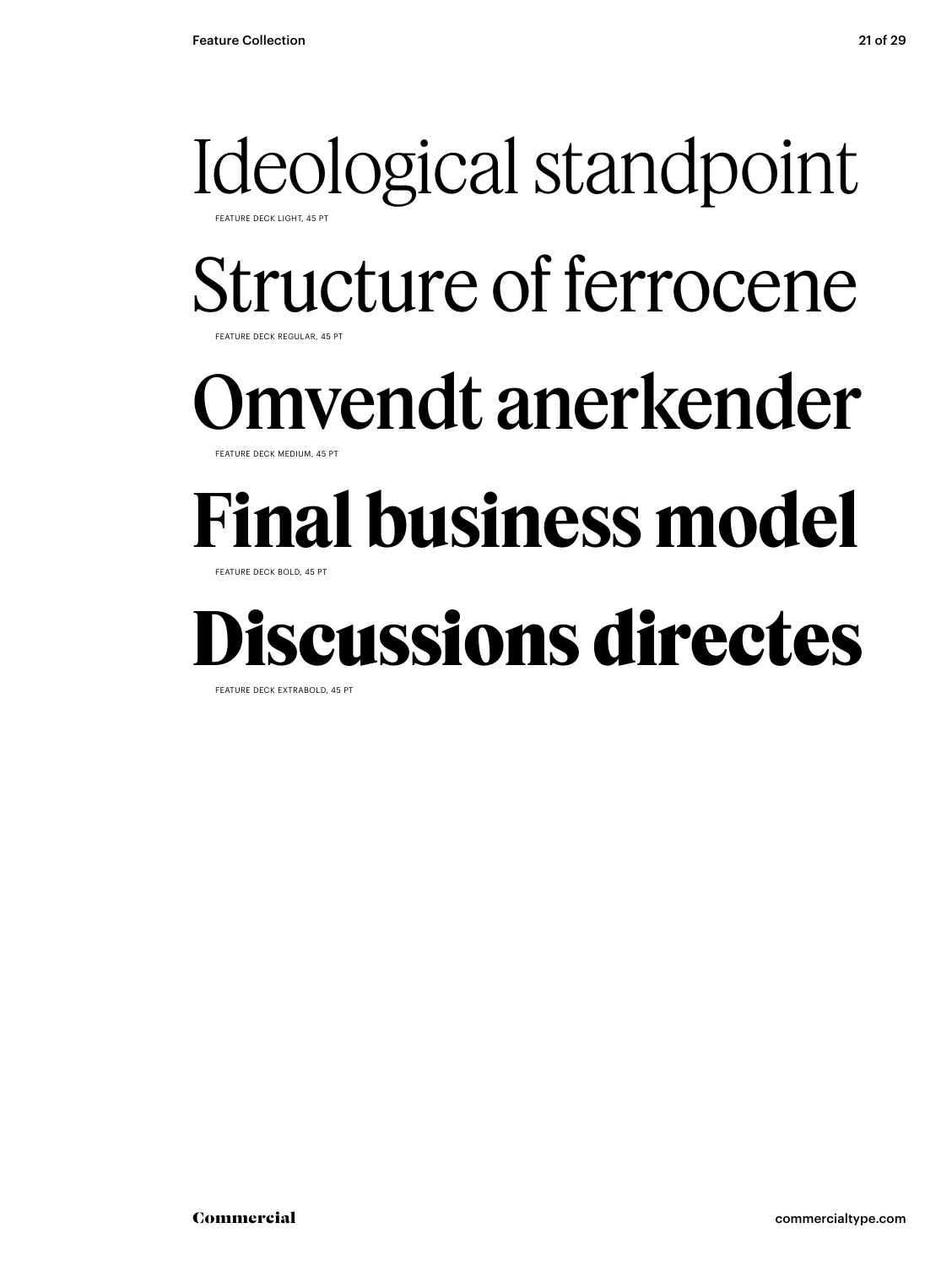

FEATURE DECK LIGHT ITALIC, 45 PT

*Seefahrt unzugänglich* FEATURE DECK REGULAR ITALIC, 45 PT

*A handwoven selvage*

**FATURE DECK MEDIUM ITAL** 

### *Two volcanic islands*

FEATURE DECK BOLD ITALIC, 45 P



FEATURE DECK EXTRABOLD ITALIC, 45 PT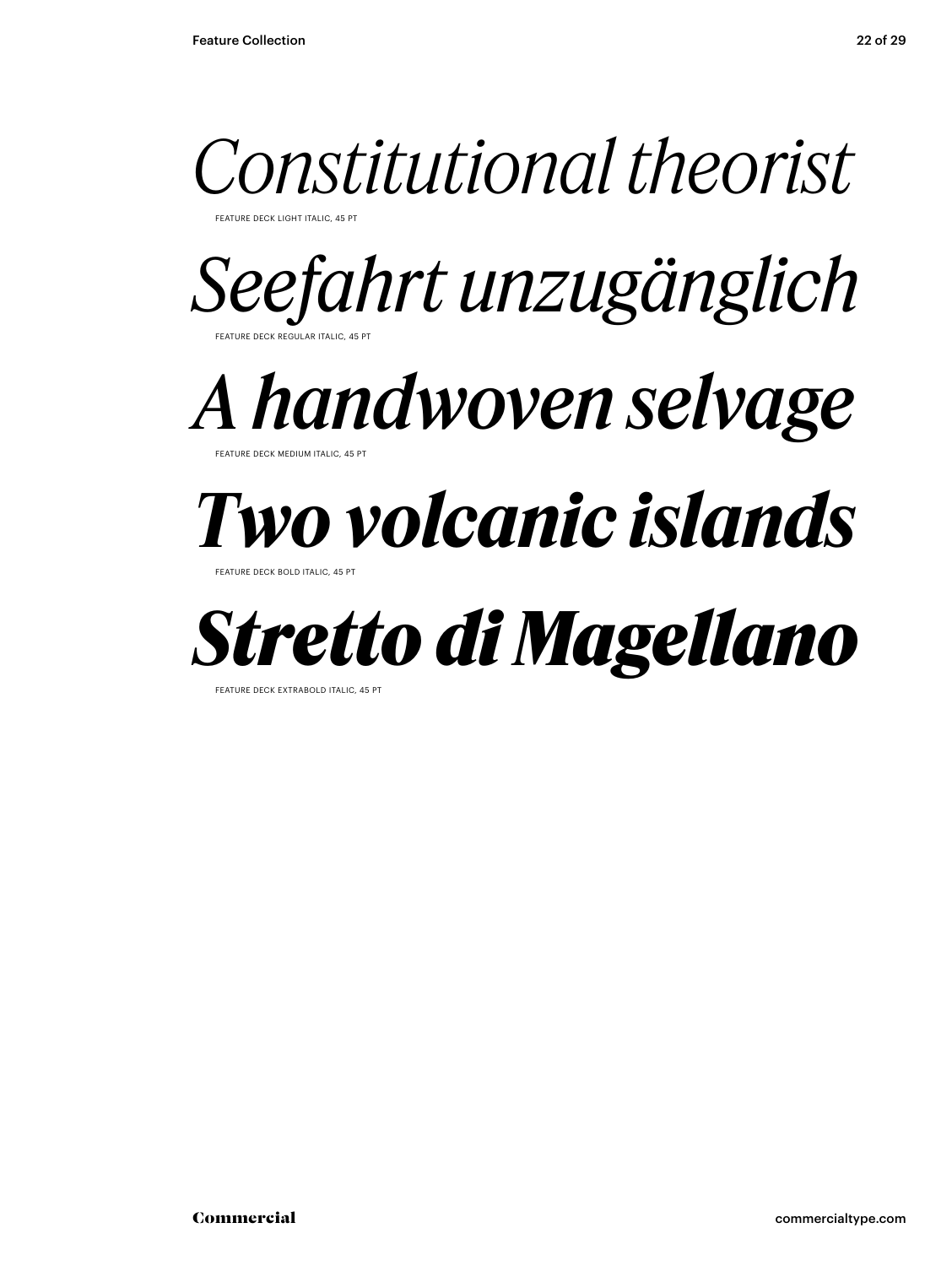### **Feature Text**

Designed to fill the pages of *T: The New York Times Style Magazine* to the brim while still being comfortable to read, Feature Text excels at stuffing as much information into its forms as possible, going to the brink of condensedness without actually looking condensed.

### **PUBLISHED** 2022

**DESIGNED BY** BERTON HASEBE AND CHRISTIAN SCHWARTZ

**6 STYLES** 3 WEIGHTS W/ ITALICS

### **FEATURES**

PROPORTIONAL/TABULAR LINING FIGURES FRACTIONS (PREBUILT AND ARBITRARY) SUPERSCRIPT/SUBSCRIPT SMALL CAPS (ROMAN & ITALIC)

The face's narrowness is offset by a high x-height to enhance readability. An exaggeratedly angled stress squeezes white space out, yielding an overall dark text color. Relatively low contrast in the main strokes countervailed by sharp, elegant serifs creates a kinetic rhythm in blocks of text. Take advantage of its overall narrow mien and compact extenders to lead it tight and set it in skinny columns.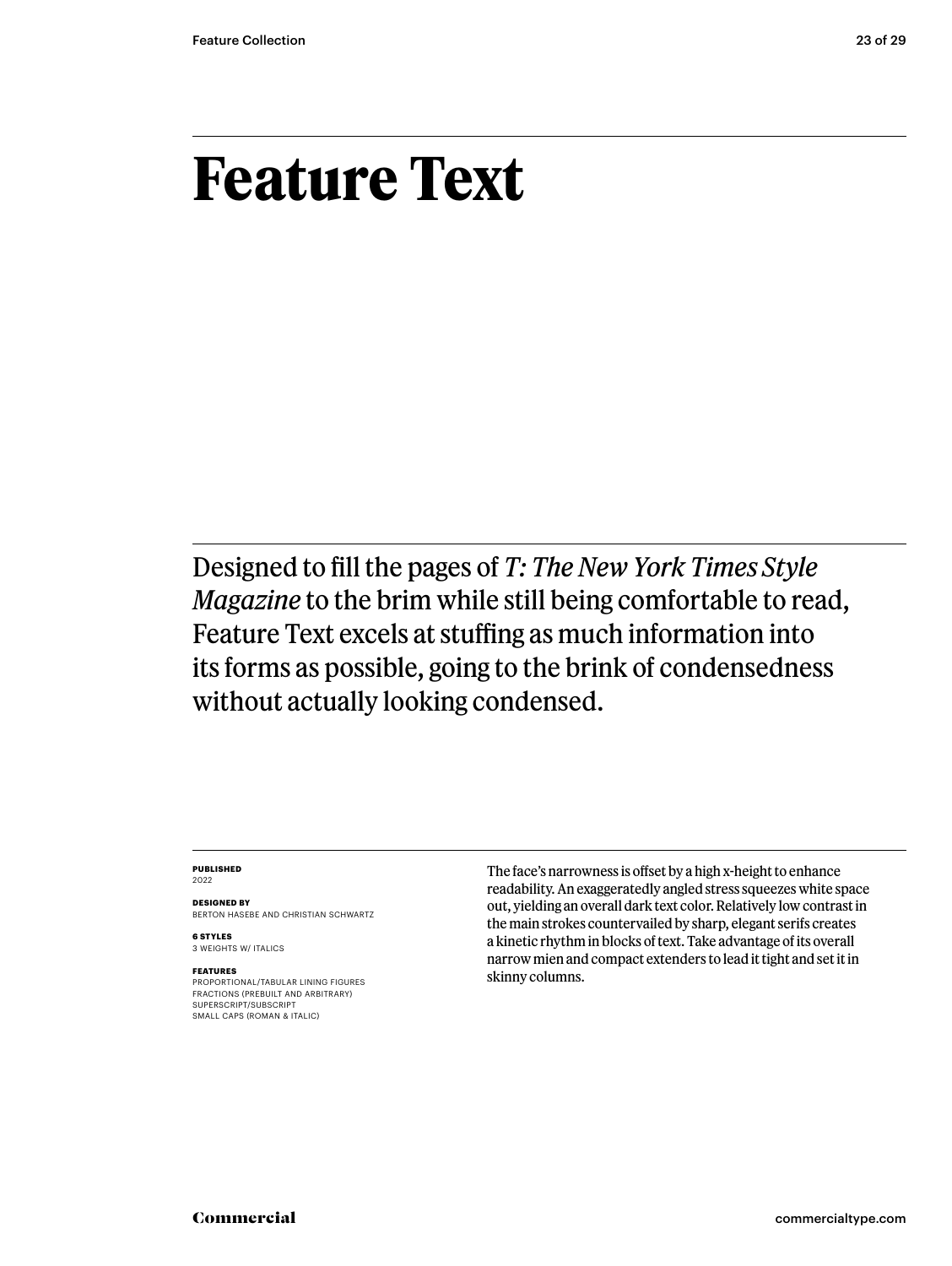A COMPLEMENT TO THE PRINT EDITION WAS STARTED IN APRIL Une association indépendante rassemblant 3 fédérations nationales He found the Norwegian countryside to be "picturesque" and gave a *A SERIES OF NEW SALON EXHIBITS FROM 1861 THROUGH TO 1865 Densità di popolazione di 117 ab./km2 superiore alla media nazionale The prize was established in August 1991 by the European Parliament* FEATURE TEXT REGULAR, REGULAR ITALIC, 14 PT

**ARKADAŞLARININ TABLOLARININ SERGILENDIĞI BIR MÜZEYE Since then, these regional names have lost their specific meaning Trong các thế hệ sau sự phổ biến của điện thoại thông minh và sự** *ITS PLUMAGE WAS PRIMARILY WHITE, GREY AND DARK BROWN The ozone layer is uniquely important in blocking ultraviolet light Äußerst edel und kostbar, die verarbeiteten Materialien sind Gold*

FEATURE TEXT BOLD, BOLD ITALIC, 14 PT [ALTERNATE M a g]

**A NEW BIRD SPECIES WAS FOUND ON THE ISLAND OF RÉUNION La Escuela de Barbizon–aunque pasado algún tiempo evolucionó The doctor was immortalized in a portrait Van Gogh made of him** *NINETEEN SPECIMENS EXIST IN MUSEUMS AROUND THE WORLD The mechanism was electrified in the 1930s and it was restored in Renaissancegevel beeldt een gouden zon uit met 56 stralen op een* 

FEATURE TEXT EXTRABOLD, EXTRABOLD ITALIC, 14 PT [ALTERNATE R W a 3 5 6 9]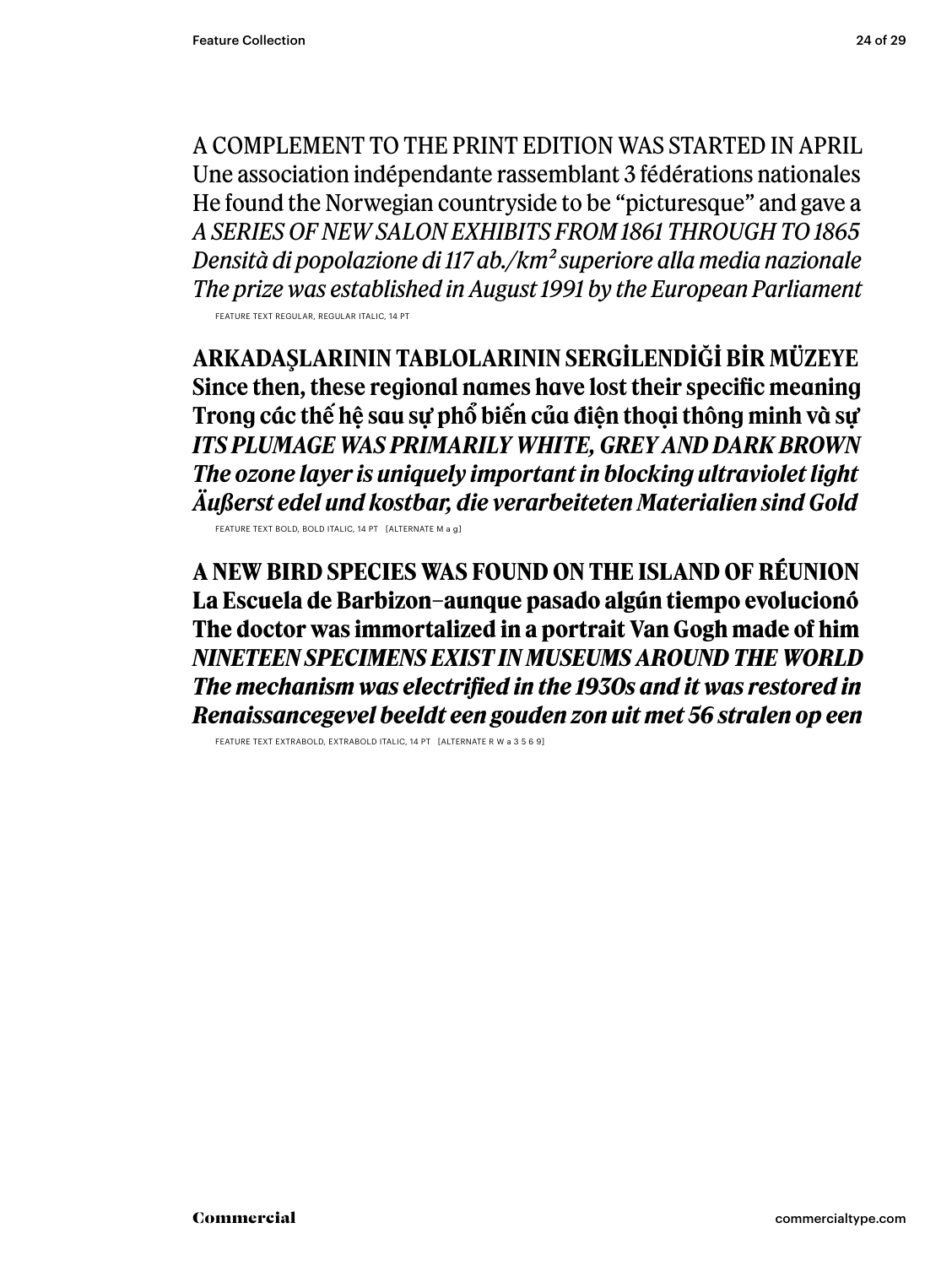FEATURE TEXT REGULAR, REGULAR ITALIC, BOLD, EXTRABOLD, 16/20 PT

REGULAR SMALL CAPS REGULAR BOLD PROPORTIONAL LINING FIGURES REGULAR ITALIC EXTRABOLD

REGULAR ITALIC

THE SPANISH WAR, which began in 1739, and the French war which soon followed it occasioned further increase of the debt, which, on the 31st of December 1748, after it had been concluded by the **Treaty of Aix-la-Chapelle,**  amounted to £78,293,313. The most profound peace of the seventeen years of continuance had taken no more than £8,328,354. from it. A war of less than nine years' continuance added £31,338,689 to it (Refer to James Postlethwaite's *History of the Public Revenue*). During the administration of Mr. Pelham, the interest of the public debt was reduced from 4% to 3%; or at least measures were taken for reducing it, from four to three per cent; **the sinking fund** was increased, and some part of the public debt was paid off. In 1755, before the breaking out of the late war, the funded debt of Great Britain amounted to £72,289,673. On the 5th of January 1763, at the conclusion of the peace, the funded debt amounted to £122,603,336. The unfunded debt has been stated at £13,927,589. But the expense occasioned by the war did not end with the conclusion of the peace, so that though, on the 5th of January 1764, the funded debt was increased (partly by a new loan, and partly by funding a part of the unfunded debt) to £129,586,782, there still remained (according to the very well informed author of *Considerations on the Trade and Finances of Great Britain*) an unfunded debt which was brought to account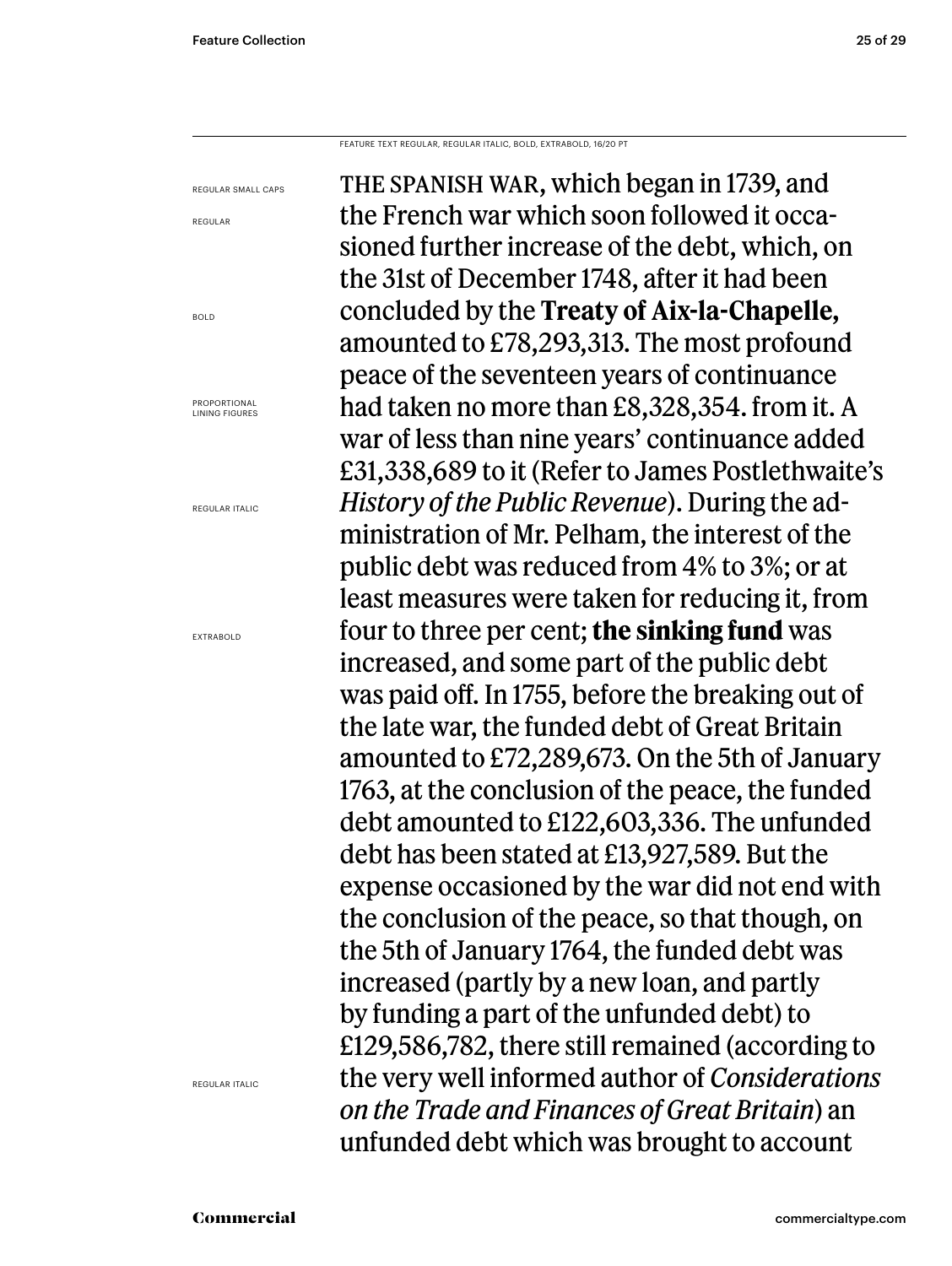FEATURE TEXT REGULAR, REGULAR ITALIC, BOLD, 10/13 PT

EVERY INTRODUCTION to the problems of aesthetics begins by acknowledging the existence and claims of two methods of attack—the *general, philosophical, deductive*, which starts from a complete metaphysics and installs beauty in its place among the other great concepts; and the *empirical*, or *inductive*, which seeks to disengage a general principle of beauty from the objects of aesthetic experience and the facts of aesthetic enjoyment: an example of Fechner's "aesthetics from above and from below."

### **Methodologies of Aesthetics**

The first was the method of aesthetics par excellence. It was indeed only through the desire of an eighteenth-century philosopher, Baumgarten, to round out his "architectonic" of metaphysics that the science received its name, as designating the theory of knowledge in the form of feeling, parallel to that of "clear," logical thought. Kant, Schelling, and Hegel, again, made use of the concept of *the Beautiful* as a kind of keystone or cornice for their respective philosophical edifices. Aesthetics, then, came into being as the philosophy of the Beautiful, and it may be asked why this philosophical aesthetics does not suffice; why beauty should need for its understanding also an aesthetics "von unten." The answer is not that no system of philosophy is universally accepted, but that *the general aesthetic theories* have not, as yet at least, succeeded in answering the plain questions of "the plain man" in regard to concrete beauty. Kant, indeed, frankly denied that the explanation of concrete beauty, or "Doctrine of Taste," as he called it, was possible, while the various definers of beauty as "the union of the Real and the Ideal" "the expression of the Ideal to Sense," have done no more than he. No one of *these* aesthetic systems, in spite of volumes of socalled application of their principles to works of art, has been able to furnish a criterion of beauty. The criticism of the generations is summed up in the mild remark of Fechner,

FEATURE TEXT BOLD, BOLD ITALIC, 10/13 PT

**Every introduction to the problems of aesthetics begins by acknowledging the existence and claims of two methods of attack—the** *general, philosophical, deductive***, which starts from a complete metaphysics and installs beauty in its place among the other great concepts; and the** *empirical***, or** *inductive***, which seeks to disengage a general principle of beauty from the objects of aesthetic experience and the facts of aesthetic enjoyment: an example of Fechner's "aesthetics from above and from below."** 

**Methodologies of Aesthetics The first was the method of aesthetics par excellence. It was indeed only through the desire of an eighteenth-century philosopher, Baumgarten, to round out his "architectonic" of metaphysics that the science received its name, as designating the theory of knowledge in the form of feeling, parallel to that of** 

FEATURE TEXT EXTRABOLD, EXTRABOLD ITALIC, 10/13 PT

**Every introduction to the problems of aesthetics begins by acknowledging the existence and claims of two methods of attack—the** *general, philosophical, deductive***, which starts from a complete metaphysics and installs beauty in its place among the other great concepts; and the** *empirical***, or** *inductive***, which seeks to disengage a general principle of beauty from the objects of aesthetic experience and the facts of aesthetic enjoyment: an example of Fechner's "aesthetics from above and from below."** 

### **Methodologies of Aesthetics**

**The first was the method of aesthetics par excellence. It was indeed only through the desire of an eighteenth-century philosopher, Baumgarten, to round out his "architectonic" of metaphysics that the science received its name, as designating the theory of knowledge in the form of feeling, parallel to that of**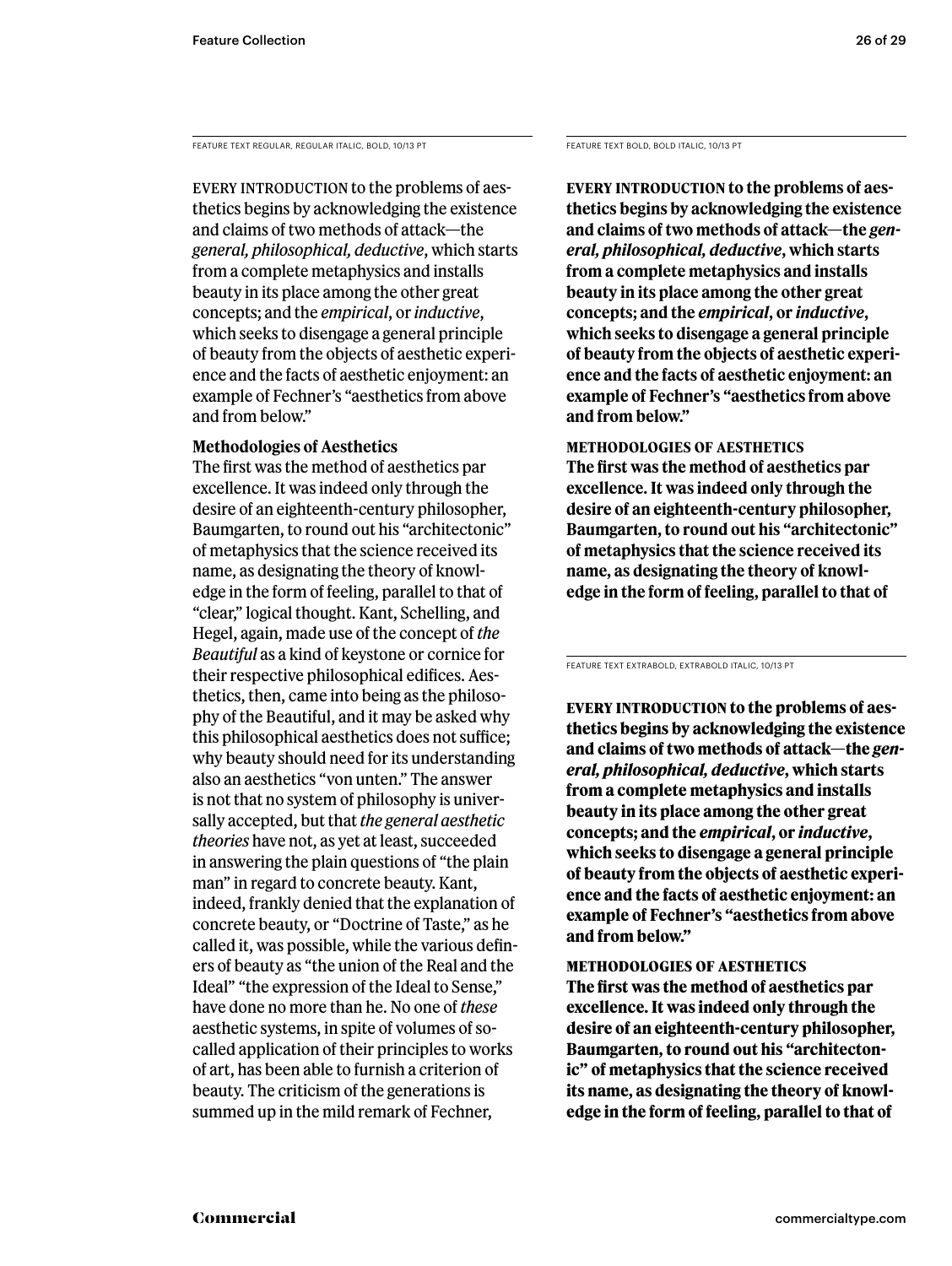FEATURE TEXT REGULAR, REGULAR ITALIC, BOLD, 9/12 PT

EVERY INTRODUCTION to the problems of aesthetics begins by acknowledging the existence and claims of two methods of attack—the *general, philosophical, deductive*, which starts from a complete metaphysics and installs beauty in its place among the other great concepts; and the *empirical*, or *inductive*, which seeks to disengage a general principle of beauty from the objects of aesthetic experience and the facts of aesthetic enjoyment: an example of Fechner's "aesthetics from above and from below."

### **Methodologies of Aesthetics**

The first was the method of aesthetics par excellence. It was indeed only through the desire of an eighteenth-century philosopher, Baumgarten, to round out his "architectonic" of metaphysics that the science received its name, as designating the theory of knowledge in the form of feeling, parallel to that of "clear," logical thought. Kant, Schelling, and Hegel, again, made use of the concept of *the Beautiful* as a kind of keystone or cornice for their respective philosophical edifices. Aesthetics, then, came into being as the philosophy of the Beautiful, and it may be asked why this philosophical aesthetics does not suffice; why beauty should need for its understanding also an aesthetics "von unten."

### **The State of Criticism**

The answer is not that no system of philosophy is universally accepted, but that *the general aesthetic theories* have not, as yet at least, succeeded in answering the plain questions of "the plain man" in regard to concrete beauty. Kant, indeed, frankly denied that the explanation of concrete beauty, or "Doctrine of Taste," as he called it, was possible, while the various definers of beauty as "the union of the Real and the Ideal" "the expression of the Ideal to Sense," have done no more than he. No one of *these* aesthetic systems, in spite of volumes of so-called application of their principles to works of art, has been able to furnish a criterion of beauty. The criticism of the generations is summed up in the mild remark of Fechner, in his "Vorschule der Aesthetik," to the effect that the philosophical path leaves one in conceptions that, by reason of their generality, *do not well fit* the particular cases. And so it was that empirical aesthetics arose, which does not seek to answer those plain questions as to the enjoyment of concrete beauty down to its simplest forms, to which philosophical aesthetics

FEATURE TEXT BOLD, BOLD ITALIC, 9/12 PT

**Every introduction to the problems of aesthetics begins by acknowledging the existence and claims of two methods of attack—the** *general, philosophical, deductive***, which starts from a complete metaphysics and installs beauty in its place among the other great concepts; and the** *empirical***, or** *inductive***, which seeks to disengage a general principle of beauty from the objects of aesthetic experience and the facts of aesthetic enjoyment: an example of Fechner's "aesthetics from above and from below."** 

### **Methodologies of Aesthetics**

**The first was the method of aesthetics par excellence. It was indeed only through the desire of an eighteenth-century philosopher, Baumgarten, to round out his "architectonic" of metaphysics that the science received its name, as designating the theory of knowledge in the form of feeling, parallel to that of "clear," logical thought. Kant, Schelling, and Hegel, again, made use of the concept of** *the Beautiful* **as a kind of keystone or cornice for their respective philosophical edifices. Aesthetics, then, came into being as the philosophy of the Beautiful, and it may be asked why this philosophical aesthetics does not suffice; why beauty should need for its understanding also an aesthetics "von unten."** 

### **The State of Criticism**

**The answer is not that no system of philosophy is universally accepted, but that** *the general aesthetic theories* **have not, as yet at least, succeeded in answering the plain questions of "the plain man" in regard to concrete beauty. Kant, indeed, frankly denied that the explanation of concrete beauty, or "Doctrine of Taste," as he called it, was possible, while the various definers of beauty as "the union of the Real and the Ideal" "the expression of the Ideal to Sense," have done no more than he. No one of** *these* **aesthetic systems, in spite of volumes of so-called application of their principles to works of art, has been able to furnish a criterion of beauty. The criticism of the generations is summed up in the mild remark of Fechner, in his "Vorschule der Aesthetik," to the effect that the philosophical path leaves one in conceptions that, by reason of their generality,** *do not well fit* **the particular cases. And so it was that empirical aesthetics arose, which does not seek to answer those plain questions as to the enjoyment of concrete beauty down to its simplest forms, to which philosophical aesthetics**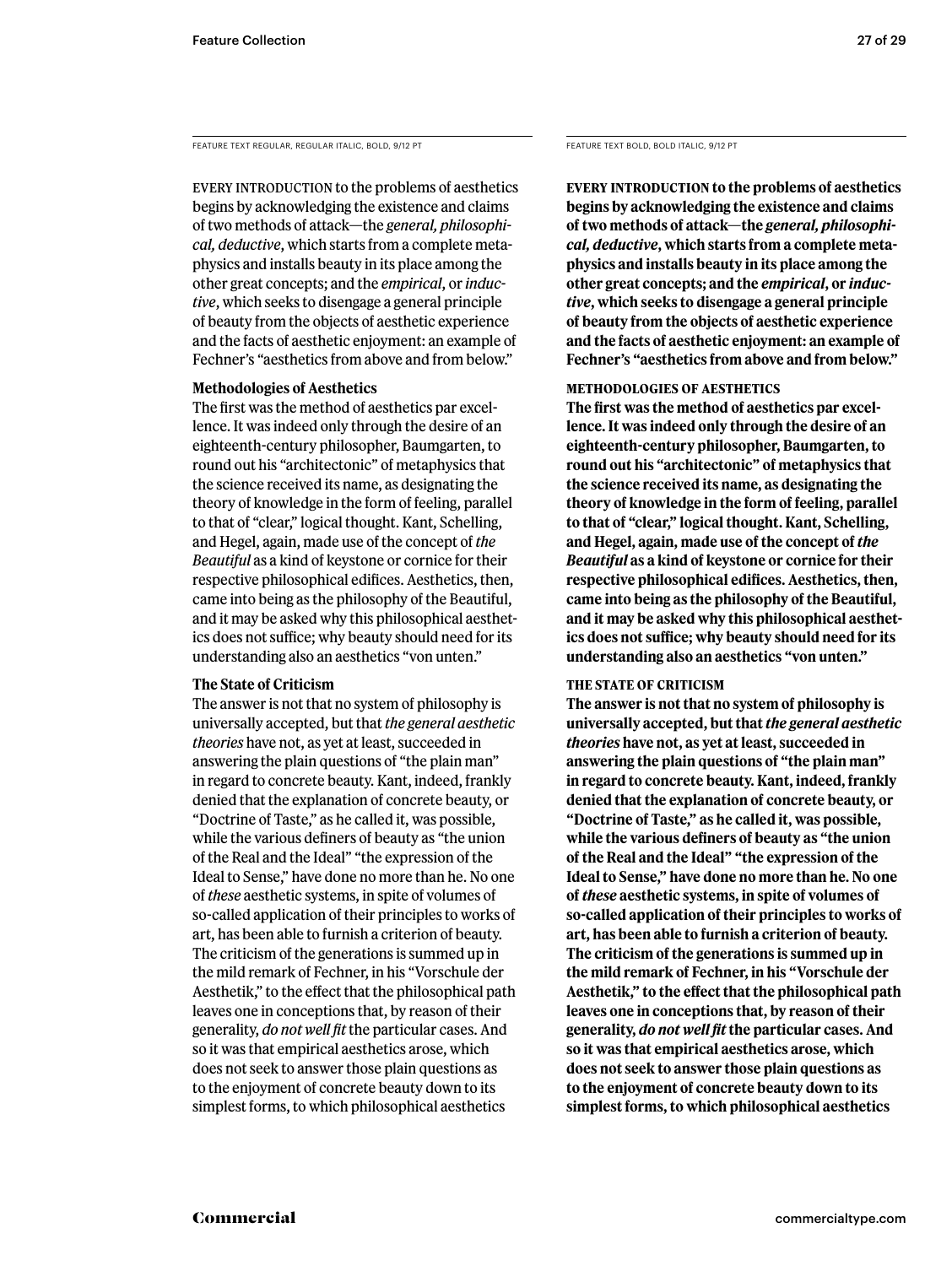FEATURE TEXT REGULAR, REGULAR ITALIC, BOLD, 8/11 PT

EVERY INTRODUCTION to the problems of aesthetics begins by acknowledging the existence and claims of two methods of attack—the *general, philosophical, deductive*, which starts from a complete metaphysics and installs beauty in its place among the other great concepts; and the *empirical*, or *inductive*, which seeks to disengage a general principle of beauty from the objects of aesthetic experience and the facts of aesthetic enjoyment: an example of Fechner's "aesthetics from above and from below."

### **Methodologies of Aesthetics**

The first was the method of aesthetics par excellence. It was indeed only through the desire of an eighteenthcentury philosopher, Baumgarten, to round out his "architectonic" of metaphysics that the science received its name, as designating the theory of knowledge in the form of feeling, parallel to that of "clear," logical thought. Kant, Schelling, and Hegel, again, made use of the concept of *the Beautiful* as a kind of keystone or cornice for their respective philosophical edifices. Aesthetics, then, came into being as the philosophy of the Beautiful, and it may be asked why this philosophical aesthetics does not suffice; why beauty should need for its understanding also an aesthetics "von unten."

### **The State of Criticism**

The answer is not that no system of philosophy is universally accepted, but that *the general aesthetic theories* have not, as yet at least, succeeded in answering the plain questions of "the plain man" in regard to concrete beauty. Kant, indeed, frankly denied that the explanation of concrete beauty, or "Doctrine of Taste," as he called it, was possible, while the various definers of beauty as "the union of the Real and the Ideal" "the expression of the Ideal to Sense," have done no more than he. No one of *these* aesthetic systems, in spite of volumes of so-called application of their principles to works of art, has been able to furnish a criterion of beauty. The criticism of the generations is summed up in the mild remark of Fechner, in his "Vorschule der Aesthetik," to the effect that the philosophical path leaves one in conceptions that, by reason of their generality, *do not well fit* the particular cases. And so it was that empirical aesthetics arose, which does not seek to answer those plain questions as to the enjoyment of concrete beauty down to its simplest forms, to which philosophical aesthetics had been inadequate. But it is clear that neither has empirical aesthetics said the last word concerning beauty. Criticism is still in a chaotic state that would be impossible if aesthetic theory were firmly grounded. This situation appears to me to be due to the inherent inadequacy and inconclusiveness of empirical aesthetics when it stands alone; the grounds of this inadequacy

FEATURE TEXT BOLD, BOLD ITALIC, 8/11 PT

**Every introduction to the problems of aesthetics begins by acknowledging the existence and claims of two methods of attack—the** *general, philosophical, deductive***, which starts from a complete metaphysics and installs beauty in its place among the other great concepts; and the** *empirical***, or** *inductive***, which seeks to disengage a general principle of beauty from the objects of aesthetic experience and the facts of aesthetic enjoyment: an example of Fechner's "aesthetics from above and from below."** 

### **Methodologies of Aesthetics**

**The first was the method of aesthetics par excellence. It was indeed only through the desire of an eighteenthcentury philosopher, Baumgarten, to round out his "architectonic" of metaphysics that the science received its name, as designating the theory of knowledge in the form of feeling, parallel to that of "clear," logical thought. Kant, Schelling, and Hegel, again, made use of the concept of** *the Beautiful* **as a kind of keystone or cornice for their respective philosophical edifices. Aesthetics, then, came into being as the philosophy of the Beautiful, and it may be asked why this philosophical aesthetics does not suffice; why beauty should need for its understanding also an aesthetics "von unten."** 

### **The State of Criticism**

**The answer is not that no system of philosophy is universally accepted, but that** *the general aesthetic theories* **have not, as yet at least, succeeded in answering the plain questions of "the plain man" in regard to concrete beauty. Kant, indeed, frankly denied that the explanation of concrete beauty, or "Doctrine of Taste," as he called it, was possible, while the various definers of beauty as "the union of the Real and the Ideal" "the expression of the Ideal to Sense," have done no more than he. No one of** *these* **aesthetic systems, in spite of volumes of so-called application of their principles to works of art, has been able to furnish a criterion of beauty. The criticism of the generations is summed up in the mild remark of Fechner, in his "Vorschule der Aesthetik," to the effect that the philosophical path leaves one in conceptions that, by reason of their generality,** *do not well fit* **the particular cases. And so it was that empirical aesthetics arose, which does not seek to answer those plain questions as to the enjoyment of concrete beauty down to its simplest forms, to which philosophical aesthetics had been inadequate. But it is clear that neither has empirical aesthetics said the last word concerning beauty. Criticism is still in a chaotic state that would be impossible if aesthetic theory were firmly grounded. This situation appears to me to be due to the inherent inadequacy and inconclusiveness of empirical aesthetics when it stands alone; the grounds of**